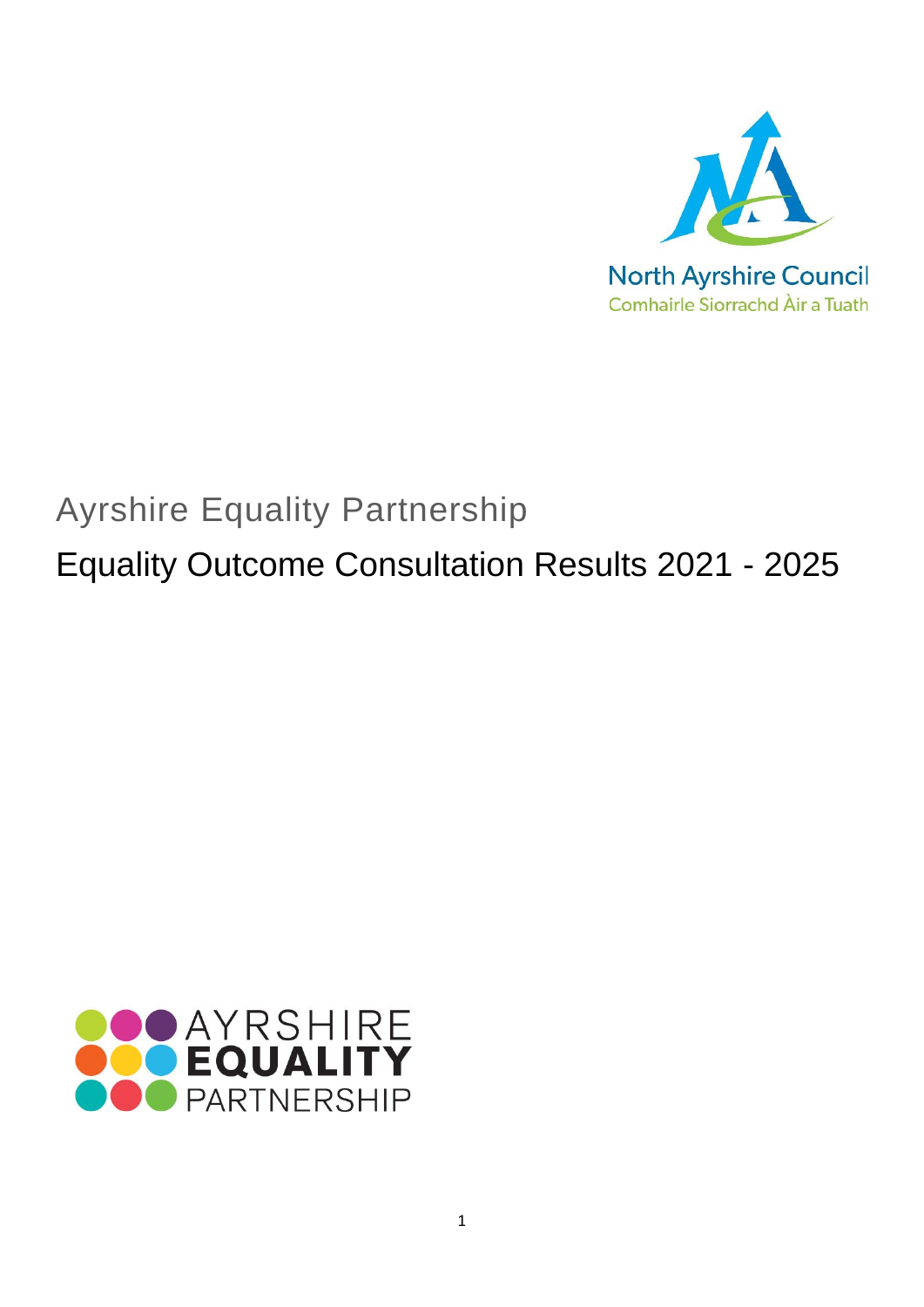# Output of consultation

# Contents

| Section 3: In Ayrshire people have equal opportunities to access and shape our public services 8 |  |
|--------------------------------------------------------------------------------------------------|--|
|                                                                                                  |  |
|                                                                                                  |  |
|                                                                                                  |  |
|                                                                                                  |  |
|                                                                                                  |  |
|                                                                                                  |  |
|                                                                                                  |  |
|                                                                                                  |  |
|                                                                                                  |  |
|                                                                                                  |  |
|                                                                                                  |  |
|                                                                                                  |  |
|                                                                                                  |  |
|                                                                                                  |  |
|                                                                                                  |  |
|                                                                                                  |  |
|                                                                                                  |  |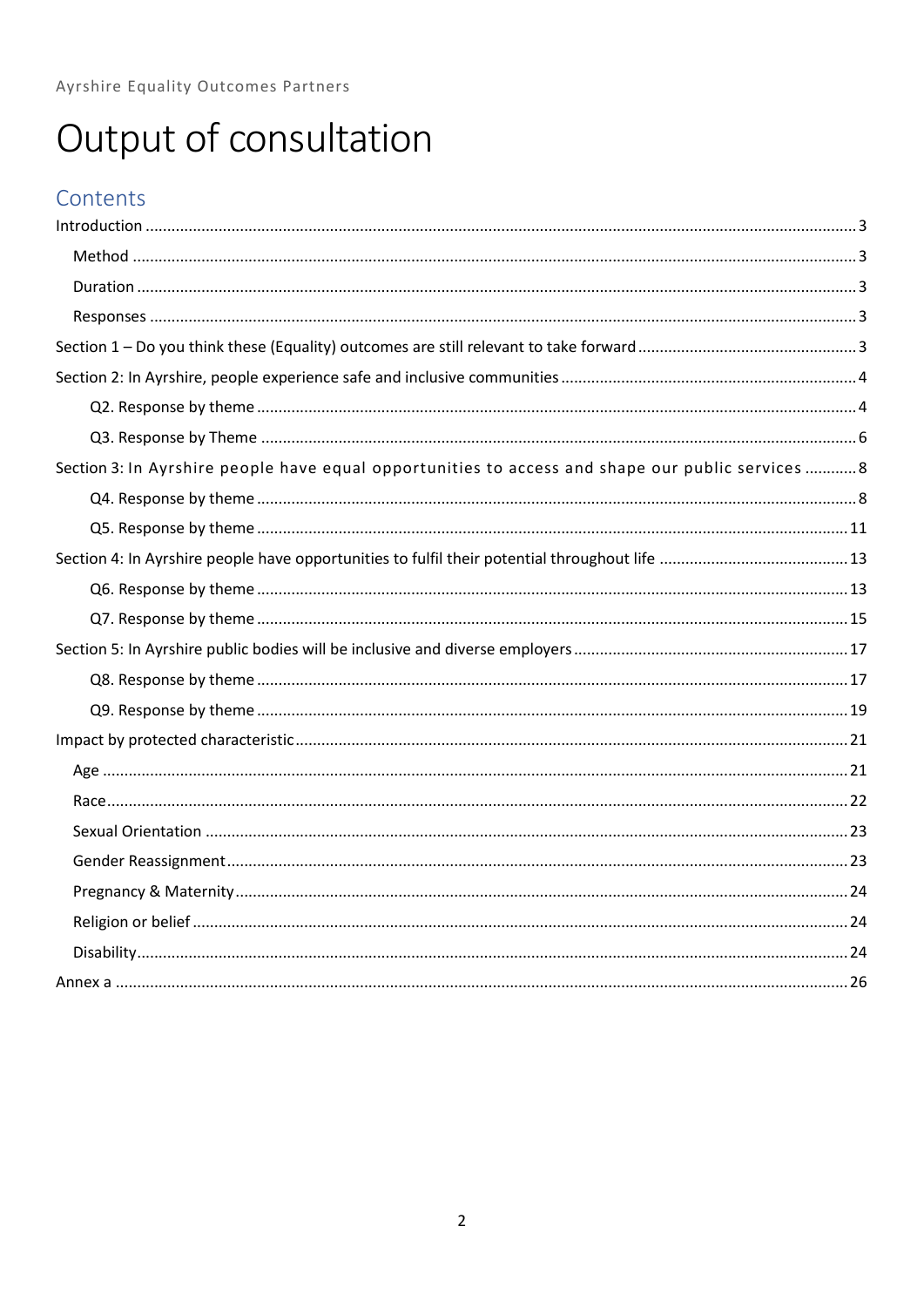# <span id="page-2-0"></span>Introduction

To support the development of a new Equality Outcome's plan to be published by April 2021, the Ayrshire Equality Outcome Partners undertook a consultation exercise during October and November 2020. This paper shall provide an overview of the responses received.

The consultation focussed on gathering opinion on the existing 4 Equality Outcomes, shared across Ayrshire. They are, that in Ayrshire:

- people experience safe and inclusive communities
- people have equal opportunities to access and shape our public services
- people have opportunities to fulfil their potential throughout life
- public bodies will be inclusive and diverse employers

# <span id="page-2-1"></span>Method

Due to restrictions in place as a result of the Covid-19 pandemic, members of the Ayrshire Equality Partnership (AEP) recognised the challenge in place for effective engagement. Physical events and traditional engagement methods were simply not possible.

The method adopted focussed on an online survey created using the Microsoft Forms software. The question set was designed an agreed by AEP members. In all, it contained 10 questions relating directly to Equality Outcomes, plus an additional 'about you' section asking people for relevant demographic information.

The questions in relation to Equality Outcomes took both an asset and deficit approach, in that we asked respondents to reflect on positive things they have experienced as well as any negatives. In analysing responses, we took a thematic approach in which we aimed to group responses by a recurring theme.

# <span id="page-2-2"></span>Duration

The consultation ran for a total of five weeks from 13<sup>th</sup> October 2020 until 18<sup>th</sup> November 2020

# <span id="page-2-3"></span>Responses

In total **128** responses where received from people across Ayrshire. An overview of all responses, broken down by broad demographics and protected characteristics can be found in appendix a.

A summary of responses are as follows. Of the 128 responses:

- 53 came from East Ayrshire, 44 from North Ayrshire and 24 from South Ayrshire. A further 2 were from people outside Ayrshire with 5 choosing to not respond.
- 65% of respondents were female, 26% were male. The remaining 9% preferred not to say. Further, 93% of respondents reported to be the same sex as assigned as birth. 7% preferred not to answer
- 64% of respondents were aged between 41 and 64.
- 19% of respondents confirmed they had a disability
- 90% of respondents identified as White or Scottish, 4% identified as BAME or Mixed, 5% preferred not to say
- 41% of respondents identified as Christian, 35% had no religion or belief, 17% preferred not to say. Only 6% of respondents identified with other religions (Jewish, Muslim, Pagan, Spiritual)
- 80% of respondents identified as Heterosexual, 13% preferred not to say. The remaining 7% were made up of people who identified as Gay, Lesbian, Bisexual or other.
- 8% of respondents were pregnant or had given birth in the last 26 weeks. 7% of respondents are currently on maternity or paternity leave.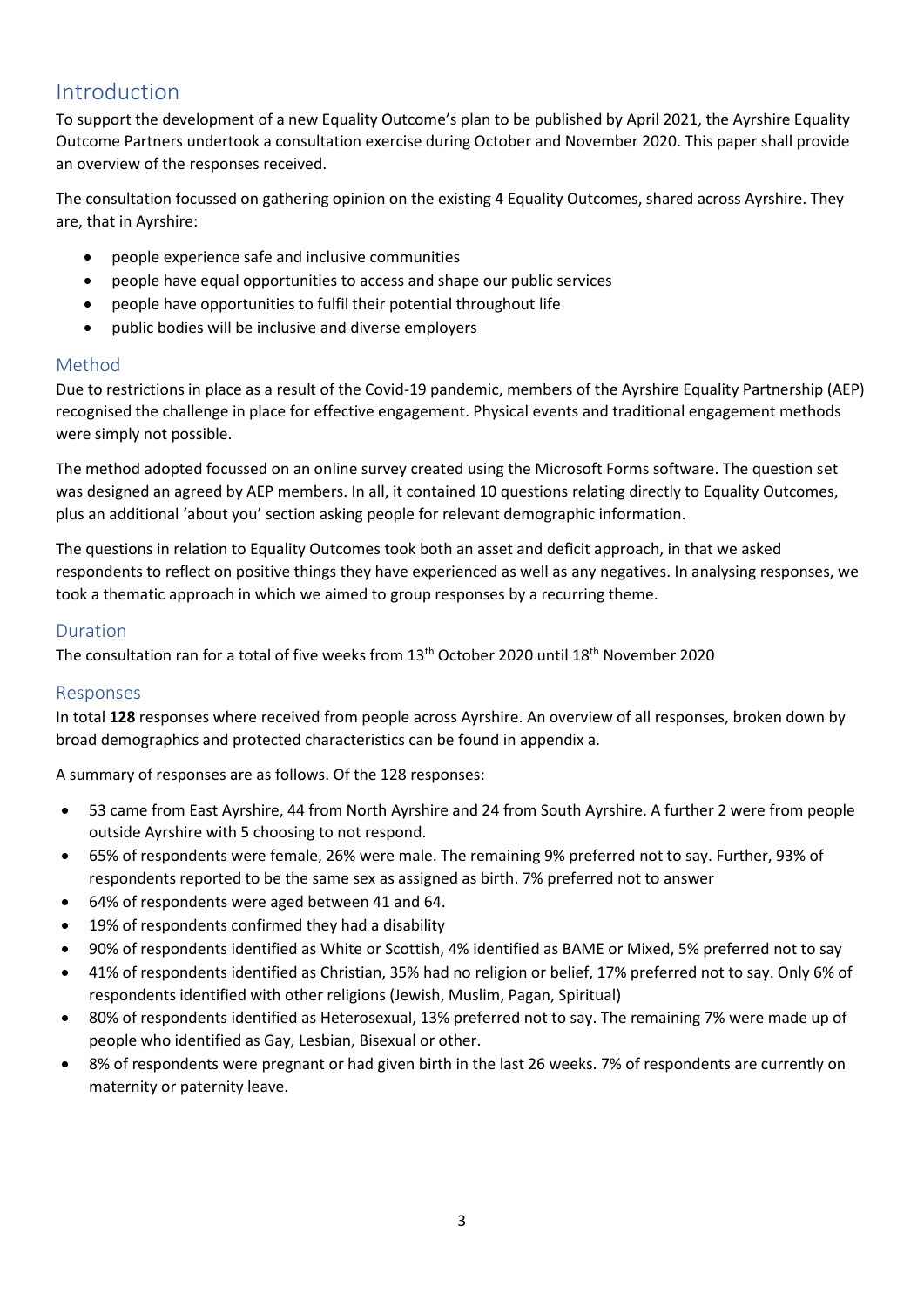# <span id="page-3-0"></span>Section 1 – Do you think these (Equality) outcomes are still relevant to take forward

Q1. Do you think these (Equality) outcomes are still relevant to take forward?

This question was asked to help us identify if the equality outcomes we adopted in 2017 are still relevant to progress to our next plan.

As is evidenced from the chart opposite, of the 128 responses received, most respondents - 87% (112) - agreed that the Equality Outcomes are still relevant to take forward.

7% (9) of respondents were unsure in their response. In some instances, responders indicated they agreed with some of the outcomes, but not all.

5% (6) of those who responded disagreed with the outcomes and a further 1% (1) provided no response.



#### **Summary of Comments**

The majority of comments are positive however, state that there is room for improvement, the outcomes should be looked at in depth and that the outcomes should be continuously reviewed. Some of the suggestions are as follows:

- *I think our Councils make every effort to take on new ideas and support fair outcomes. …….we are all firefighting - sticking plasters when radical surgery is required.*
- *They are more important than ever since the corona pandemic has exposed greater suffering among disadvantaged people than in the rest of our community.*
- *Extremely relevant especially their right to have opportunities to fulfil their potential throughout life and having equal opportunities to access and shape our public services*
- *Yes, they are more important than ever since the corona pandemic has exposed greater suffering among disadvantaged people than in the rest of our community.*

There may be scope to make the Outcomes more meaningful; as one comment suggests:

• *instead of equal opportunities to access & shape public services, I'd prefer to see something about the actual outcomes as a result of that access. Similar for No. 3 having an opportunity isn't the same as a meaningful outcome.*

There were not many comments in relation those who said the outcomes were not relevant, one commented that they were meaningless waffle.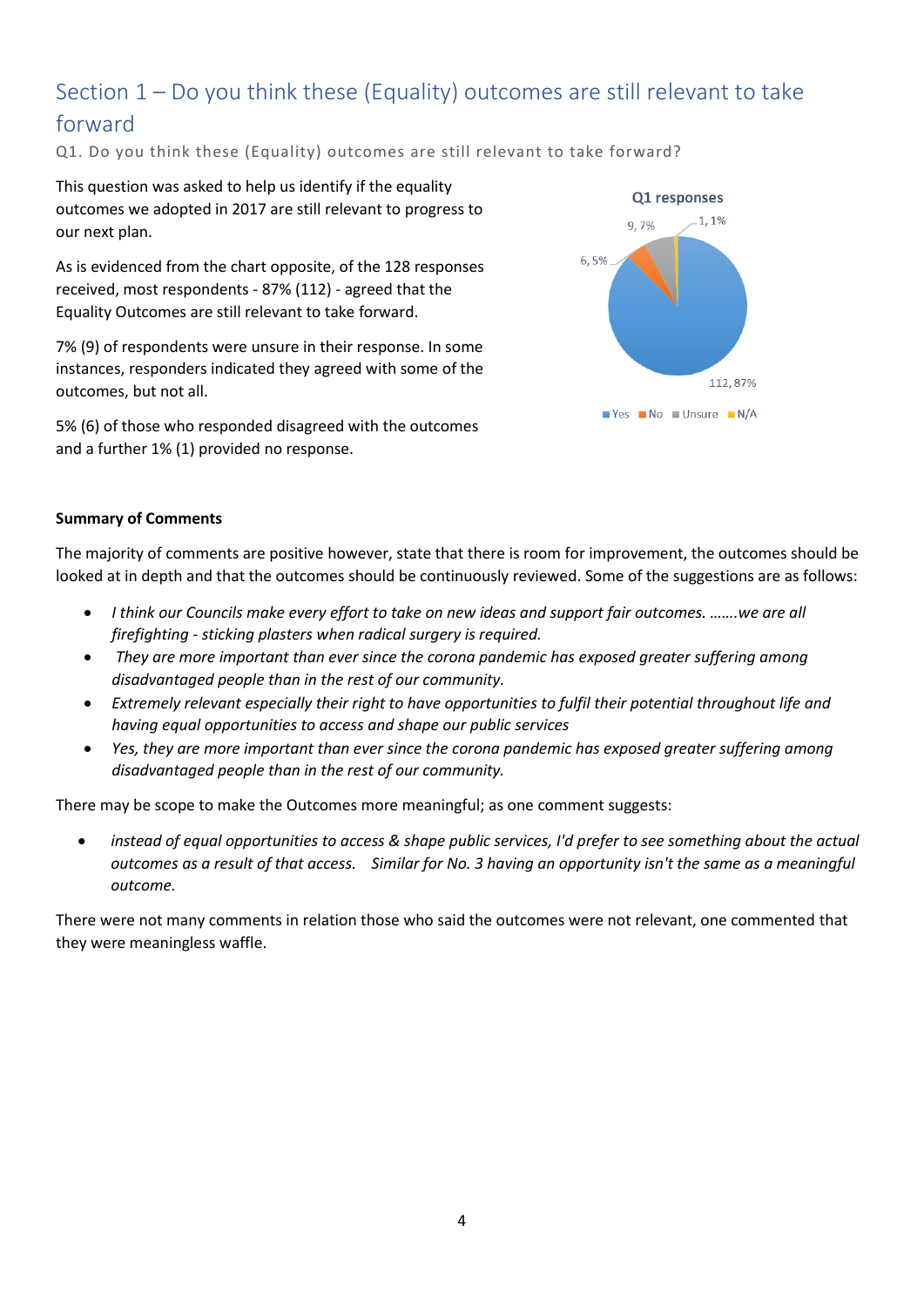# <span id="page-4-0"></span>Section 2: In Ayrshire, people experience safe and inclusive communities

This section asked people to reflect on the above outcome. Two questions were asked to gather both positive and negative experiences.

## **Q2. Please share any positive experiences you may have had which has made you feel more safe and included in Ayrshire.**

Of the 128 responses received, 111 provided a response to this question.

A 'No response' was provided by 17 respondents.

Some responses were mapped against more than one theme. In total, 133 mappings were generated (150 including no responses).

The output of the themed analysis can be seen in the chart opposite.



#### <span id="page-4-1"></span>Q2. Response by theme

The key themes, as identified in the chart above are summarised below. Please note, that only themes that account for more than 10% of responses are included.

#### *Community / Neighbours*

A number of responses received related to a positive sense of 'Community or neighbours'. In total 37 (29%) responses were mapped to this theme.

Against this theme respondents identified the positive aspects they have experienced in their local communities, such as having friendly neighbours, supportive community groups and even supportive local businesses. A few statements also reflected how this sense of community has become more apparent during the lockdown period.

Below is an example of some of the statements received:

- Acts of kindness from others during these difficult times with people looking out for neighbours and *vulnerable people.*
- Local volunteering schemes during the pandemic show that, on the whole, there is goodwill in our *community to lend a helping hand to people in need. - e.g. via foodbanks; collection of prescriptions for vulnerable people.*
- *I have good neighbours, as a local community I feel we look out for each other*

#### **Conclusion**

People feel safe in when they are part of a strong supportive community.

#### *Effective Communication*

17 (13%) responses indicated the value in good communication locally. Responses here included the ability of people to access information, the range of communication options provided by local groups, organisations and public bodies and also the opportunity for people to contribute to local consultations and surveys. Some responses also referenced good communication between public services.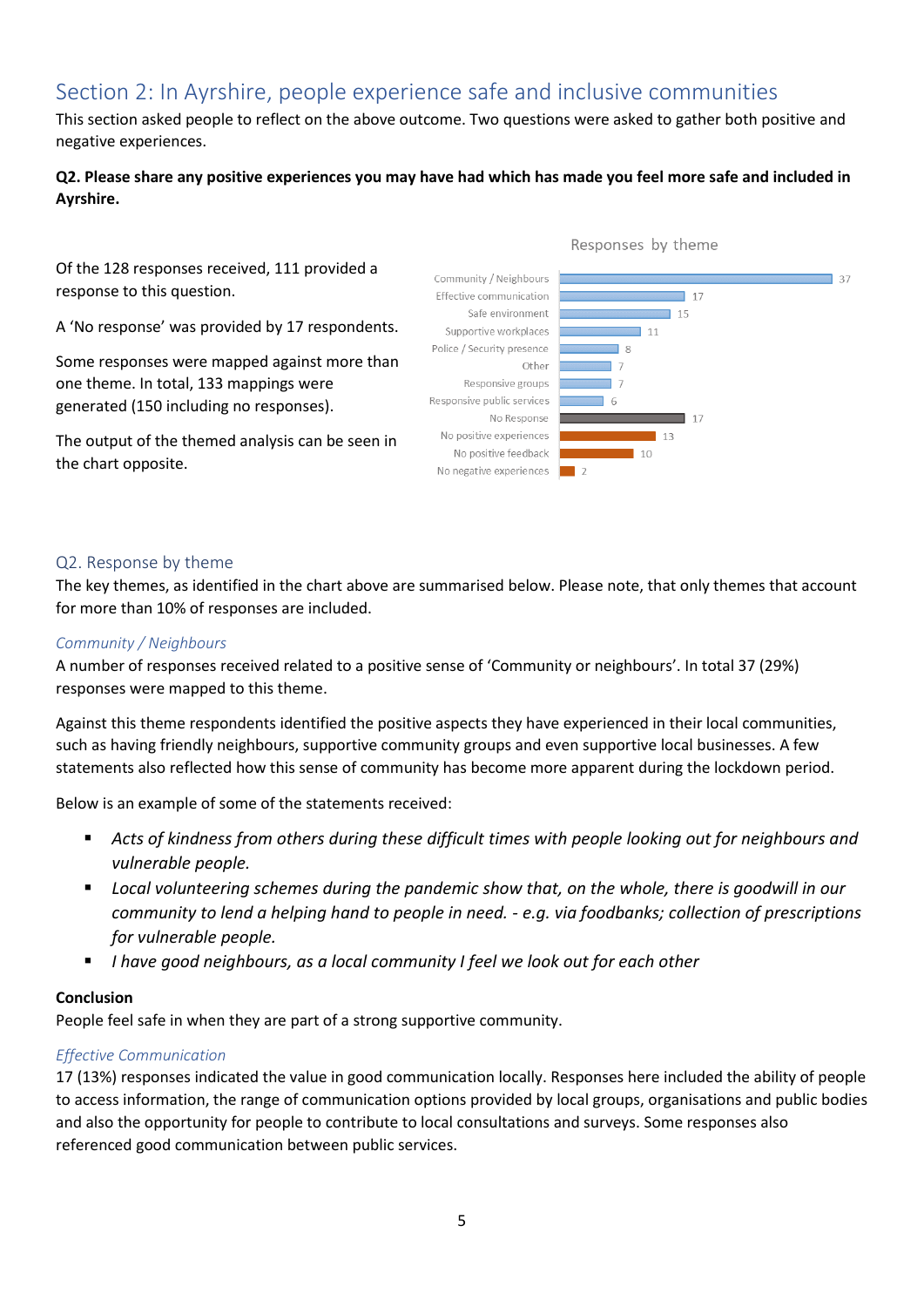Below is an example of some of the statements received:

- *Positive social media by all equality partners, councils, police*
- Lots of opportunities to participate in surveys and discussion groups.
- *Regular and informative emails keeping me up to date regarding whats going on in Ayrshire*
- Communication and collaborative working between individual specialists and different Dept's within *the HSCP, providers and families that know and view the person as a whole person with unique characters and values.*

## **Conclusion**

Effective communication will help people feel more informed and valued.

# *Safe Environment*

15 (12%) responses suggested that people live in neighbourhoods that they regard as safe places to be. Responses include reference to safe streets, the availability of Keep Safe places and current adherence to Covid-19 safety protocols.

Below is an example of some of the statements received:

- *well-lit streets and folks generally being respectful of others while I'm out in town/neighbourhood*
- *I like the Keep Safe places as I know that these are safe places to go if anyone needs support*
- *you are not allowed to enter any place without face covering and social distancing and use sanitising product*

## **Conclusion**

*Creating safe and supportive community environments contributes to the wellbeing for local people.*

## *Negative Responses*

In some instances, people could not respond with any positive experiences.

10 (8%) responses provided not positive feedback, that is to say they responded with comments such as; "None".

13 (10%) of responses stated that they could not identify any positive examples, with some responses stating that there were none. For example:

- *I haven't had any positive experiences.*
- Can't think of any. The streets are littered and mugging and drug misuse are everywhere.
- *I Cannot Think Of Any Positive Changes In My Area In The Past 4 Years*

## *Other comments*

In addition to the above, responses also reflected favourably on a number of other area. These include:

- **Supportive workplaces**: *In my workplace inalways feel safe and valuable.*
- **Police/ Security Presence:** *Police have a strong presence in my local area*
- **Responsive groups:** *Local voluntary agencies are supportive where others find us hard to reach.*
- *Z1 youth group for example*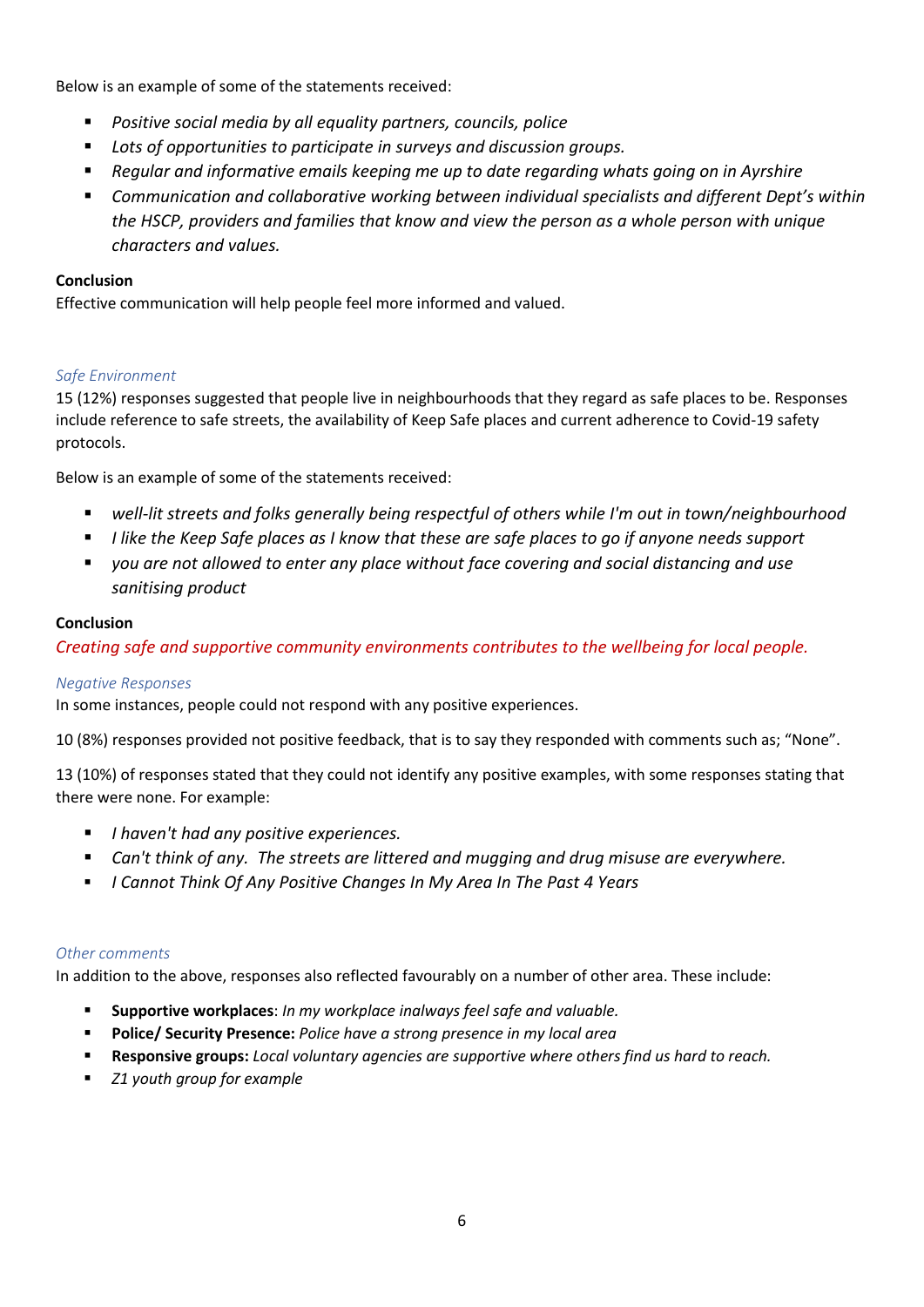#### **Q3. Please give us examples of anything that has happened that made you feel unsafe and/or excluded.**

Of the 128 responses received, 106 provided a response to this question.

A 'No response' was provided by 22 respondents.

Some responses were mapped against more than one theme. In total, 143 mappings were generated (165 including no responses).

The output of the themed analysis can be seen in the chart opposite.



#### <span id="page-6-0"></span>Q3. Response by Theme

#### *No negative experience*

Most of the responses to this question were mapped under the 'No negative experience' theme. 28 (22%) responses, indicated that they could not provide any examples of anything has happened that made them feel unsafe or excluded.

#### *Threat and/or Abuse*

27 (21%) of responses indicated that they have faced some form of threat or abuse in the past. Responses range from verbal abuse, being harassed while out in the community, discrimination or being intimidated by individuals or groups and online abuse. In many these instances, it has been expressed that no action has been taken by any authority to address the issues

Below is an example of some of the statements received:

- *Being harrassed at bus stops or walking home during the afternoon/night.*
- *Acts of verbal abuse and vandalism in some parts of Ayrshire from youths.*
- Going to the top of my street and a big man standing in front of my wheelchair , stopping me going *anywhere and demanding money. I dot know what was wrong with him . But it scared me.*
- *My partner once reported a hate crime that happened to him in Irvine Town Centre to the police and was basically told they could not do anything, surely this is not the way forward, they keep banging on that this will not be tolerated, yet when it does get reported nothing is done, then they wonder why people don't bother reporting these issues, we need these crimes to be taken more seriously, they do not realise the impact these things can have on someone's life.*

#### **Conclusion**

Many local people still experience threat and abuse from many areas in there community. There is also a sense that there is little that can be done to address it.

#### *Unresponsive service*

17 (13%) of responses indicated a frustration with services being unresponsive to local need. This includes responses where people have had no response to a concerns they have raised, poor access to local services' perception of poor services in rural areas or where people feel local areas are being ignored.

#### Q3. Responses by theme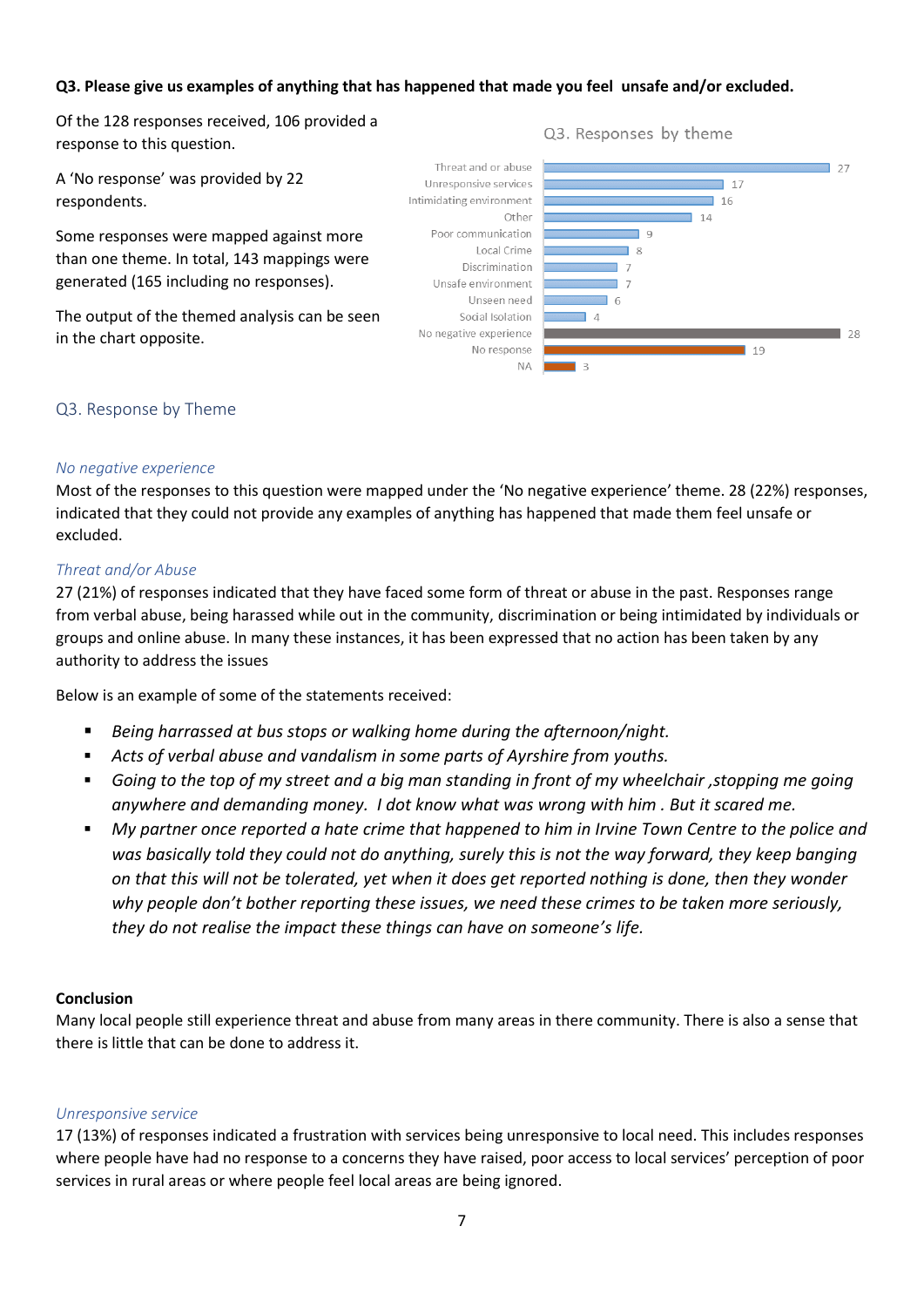Below is an example of some of the statements received:

- often 3rd sector agencies advertise they cover pan Ayrshire but often if you are from a rural area *they wont come (Barnardos/ womens aid)*
- My experiences of the GP and community mental health services is that they are unwilling to offer *support for those suffering badly with mental health issues.*
- *Not being given adequate access to GP surgery, not open enough, got worse over past few years. Not enough police presence to deal with anti social behaviour, for example illegal activity, like drugs.*
- My area has very high crime at the moment, people have been moved in to the area from elsewhere *and there are lots of break ins of cars and houses. This puts me on edge. Other people in the community have contacted local councillors and the likes but nothing is being done. These crimes are happening on a daily basis.*

# **Conclusion**

Services must respond quickly and effectively to concerns raised and seek to actively address existing issues in local communities.

## *Intimidating environment*

16 (13%) of responses indicated that some areas feel unsafe. These responses include a blend of unwelcoming environments (poor lighting/ boarded up buildings) and perceived anti-social behaviour (groups of youths hanging around).

Below is an example of some of the statements received:

- It's quite intimidating going into shops in Bellfield, due to addicts hanging around outside waiting for *methadone at pharmacy.*
- *Kilmarnock town centre is unsafe as there are too many people loitering*
- Number of teenagers that like to hang out outside Tesco in the evening is also intimidating/unsafe.
- *Dog attack. Car keyed outside home. Drugs being sold from cars and.properties. litter and dog waste. Seagulls attacking also. Boarded up properties and burnt out property make area undesirable*

## **Conclusion**

Work must be done to make all areas in Ayrshire safe and welcoming spaces.

## *Other comments*

In addition to the above, responses also reflected unfavourably on a number of other areas. These include:

- **Poor communication**: *The polarisation of social media is unhelpful as we are more in the digital age.*
- **Local Crime:** *Sometimes gangs of youths hanging around the play park adjacent to my home, can be intimidating. There has also been an increase in attempted burglaries in the area.*
- **Discrimination:** *still a massive stigma around substance use. Many people and services are not all that kind to people with substance use problems*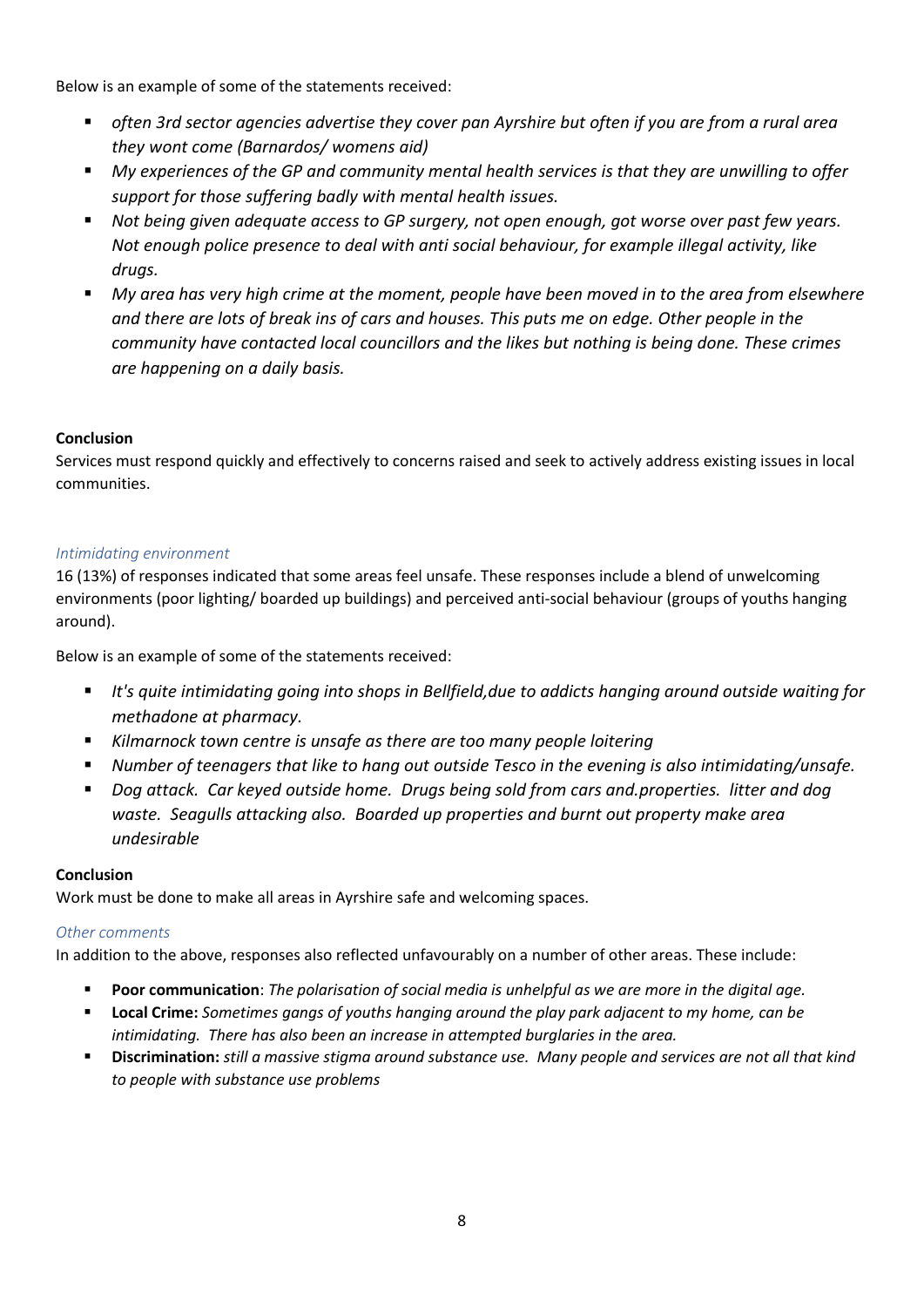# <span id="page-8-0"></span>Section 3: In Ayrshire people have equal opportunities to access and

# shape our public services

This section asked people to reflect on the above outcome. Two questions were asked to gather both positive and negative experiences.

## **Q4. Please share any positive experiences you may have had which has made you feel more safe and included in Ayrshire.**



## <span id="page-8-1"></span>Q4. Response by theme

The key themes, as identified in the chart above are summarised below. Please note, that only themes that account for more than 10% of responses are included.

#### *Professional and Supportive local services*

29 (23%) of responses indicated a satisfaction of the local services supporting Ayrshire. This includes good local bus routes, appreciation for local refuse collection and experience of helpful and supportive staff.

Some examples of responses received are:

- Local bus routes are available, local convenience shops are also available. These are services which have worked well to support the communities. And myself during this year - local shops more than public transport.
- Local pharmacies, saves trips into town more accessible for communities.
- **•** There are many public services that provide an excellent relationship with member of the public and perfom fantastic services.
- statutory addiction services (or public services) have been excellent very welcoming and very helpful in promoting recovery

#### **Conclusion**

There is a high level of support and respect for local services.

#### *Wide range of public Consultations*

26 (20%) of responses indigitated that their were a number of opportunities to be involved in local decision making. This included various consultations and surveys and various forms of community engagement

Some examples of responses received are: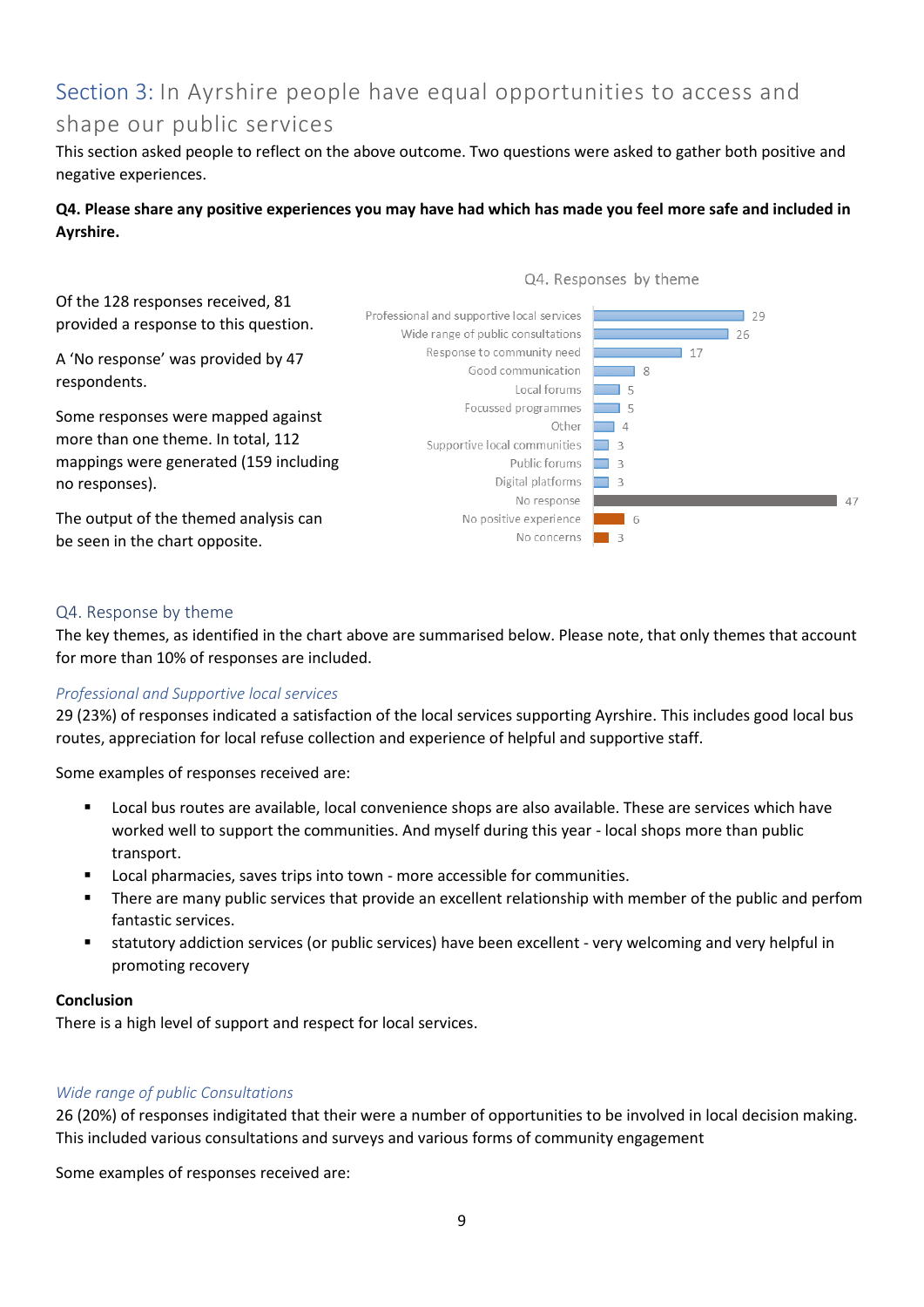- *Various consultations by the Council, NHS A&A, ADP and HSCP to both the public and staff.* This was *especially positive during lockdown e.g. providing free school meals etc to vulnerable families.*
- *Consultations from local authority on decisions effecting local areas eg town centre planning.*
- The annual budget setting consultation process, and the participatory budget meetings have *enabled local decision making.*
- The three councils do well when they actively engage with communities. Unfortunately too often *they are viewed as "the enemy" by said communities.*

#### **Conclusion**

Many people are aware of attempts made by local services to actively engage, and appear keen to be involved.

#### *Response to community need*

17 (13%) of responses highlighted that local public sector bodies are good at responding to local need. This has included lots of reference to the recent response to Covid-19 pandemic, and also highlighting the output of plans following public consultations and service responses to individual need.

Some examples of responses received are:

- *I have been involved with nac in a lot of discussions in my local community regarding food poverty*
- The locality planning forums have started to develop and drive the solutions to issues.
- *Elderly parents have been supported through lockdown via food parcels whilst shielding. Haven't experienced anything personally but there are initiatives out there offering support.*
- The local hubs in North Ayrshire have been of great benefit all agencies working together to ensure *people have access to food, medicine and advice on money matters*

## **Conclusion**

Many people feel that mechanisms are in place for local bodies to effectively respond to indentified local need.

#### *Negative responses*

6 (5%) of responses were received with the respondent suggesting poor local services. Some comments provided where:

- *No positive comment to provide.*
- *Didn't need support. I have always found Council hr to be slow and quite frankly useless. Better off being direct*
- Always feel decisions are made before consultations and often made on stats which are not helpful *to rural communities.*

#### *Other comments*

In addition to the above, responses also reflected unfavourably on a number of other These include:

- **Good communication**: *Partnership working information sharing is improving*
- **Local Forums:** *The locality planning forums have started to develop and drive the solutions to issues.*
- **Focussed Programmes:** *SIMD1 and 2 areas have more opportunity due to the supports in place and communication highlighting opportunities from local authority representatives*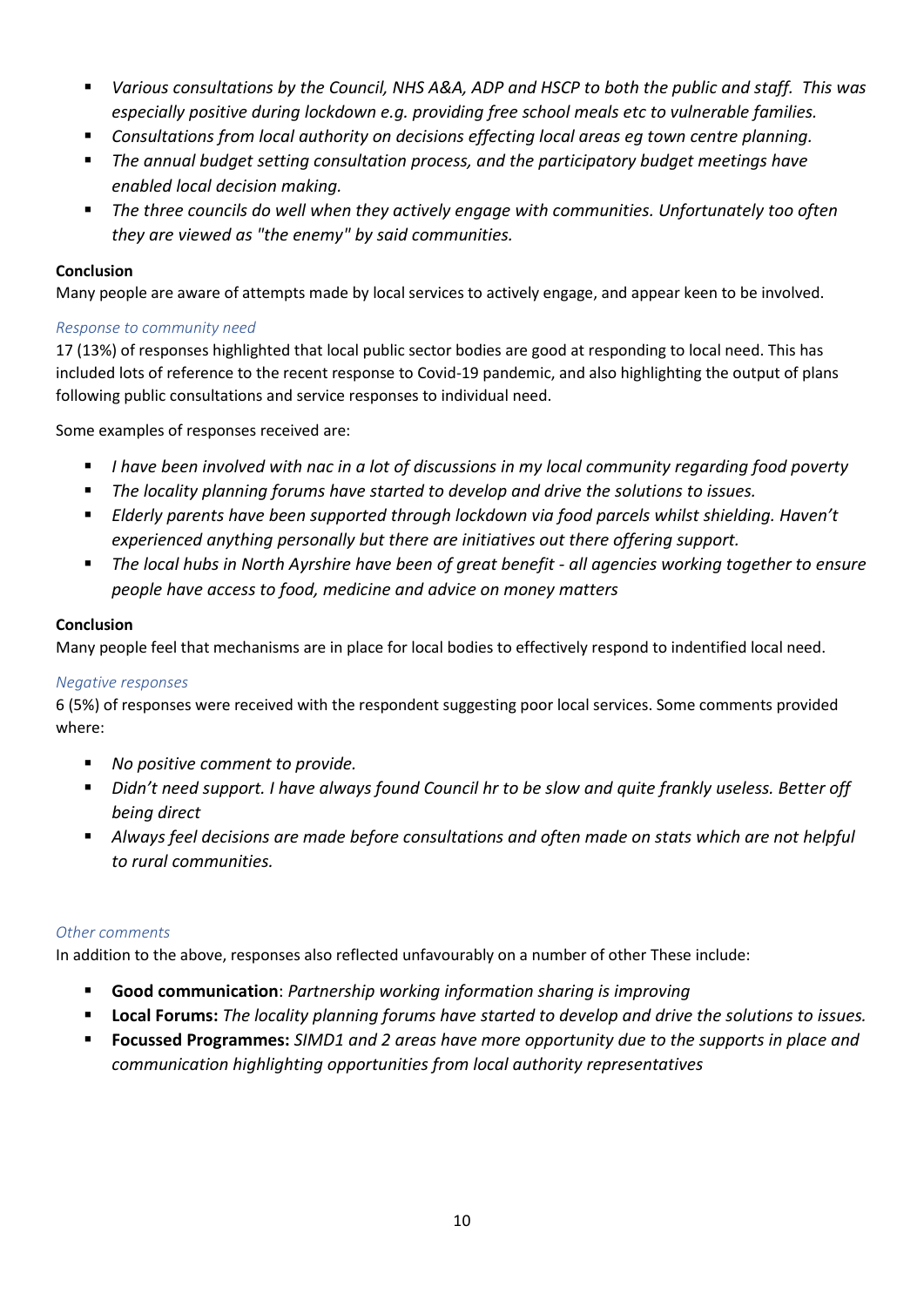## **Q5. What concerns do you have, or barriers have you faced when trying to access local services or being involved in local decision-making?**

Of the 128 responses received, 93 provided a response to this question.

A 'No response' was provided by 35 respondents.

Some responses were mapped against more than one theme. In total, 120 mappings were generated (155 including no responses).

The output of the themed analysis can be seen in the chart opposite.





## <span id="page-10-0"></span>Q5. Response by theme

The key themes, as identified in the chart above are summarised below. Please note, that only themes that account for more than 10% of responses are included.

#### *Poor Communication*

30 (23%) of responses indicated that local public bodies have poor communication. Responses range from accessible formats, limited promotion of public events, poor response from services and limited knowledge of available local services.

Some examples of responses received are:

- *Meetings and opportunities to be involved are not always well publicised at grass roots levels*
- Aware of not all Council templates, letters and forms accessible or clearly written, or have a *standard comment that they are available in other languages, Braille etc.*
- It is concerning that decisions appear to be made at local Council meetings with councillors with *these decisions then appearing the local newspaper or Social Media. There appears very little advertising of such meetings and therefore the public has no input.*
- *Communication. Sometimes you get an email or see something online, but mostly there is no consistent ie monthly update on things that impact you or you could engage in.*

#### **Conclusion**

Opportunities for engagement should be more widely publicised. Communication across the board could be improved with special consideration taken to ensure information is accessible by all.

#### *Require additional support for inclusion*

21 (16%) of responses were from individuals who identified as requiring further support to help them effectively access local services or engage in local decisions making. This is reference to people with physical disabilities and sensory impairments. Responses also reflect on the lack of physical meetings at present, suggesting more innovative ways of working are required. Suggestion was also made of low skill levels in the community

Some examples of responses received are:

- *I am disabled and cannot do big crowds of people. That effects where I go and what I do*
- Services are relatively scarce in East Ayrshire and I personally do not feel that they are well set up to *support those with hearing or vision impairments or from different backgrounds and cultures.*
- We require to ensure effective digital access, particularly for the most vulnerable and isolated in our *communities.*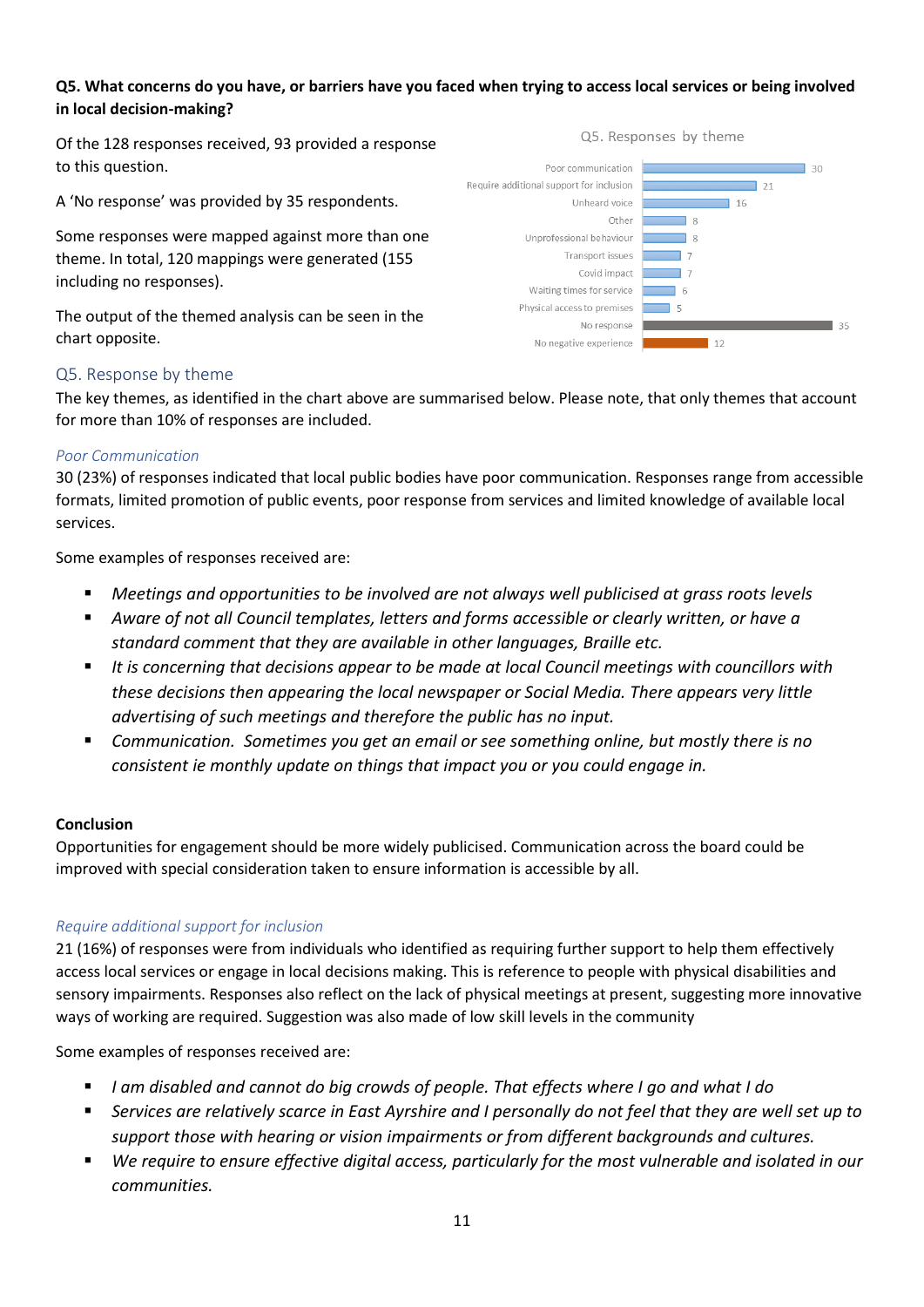- *Difficulty in having public meetings due to COVID. Costs of including signers/translaters at public meetings are considered prohibitive.*
- *I am not great with computers and little confidence with technology. I probably put up my own barriers*

# **Conclusion**

Ensure provision is made to those members of our communities who require additional support to access services and local events. Consider range of local community learning opportunities.

## *Unheard voice*

*16 (13%) of responses reflect a concern that often the voices and concerns of the community go unheard.*

# *Some comments provided include:*

- Ensuring views are captured are representative of all the community including those people who are *seldom heard.*
- My Community Council experience has confirmed my suspicions that we are not valued, listened to *or encouraged by NAC.*
- *Generally I feel the system is opaque - I feel I have no ability to be involved.*

# **Conclusion**

More needs to be done to improve the voice and involvement of local people and employees.

#### *Other comments*

In addition to the above, responses also reflected unfavourably on a number of other These include:

**Unprofessional behaviour**: *Indifference from public authority employees*

**Transport issues:** *Transport is a major barrier for people who don't live in the bigger towns.*

**Covid Impact:** *Most people are experiencing barriers accessing local services most due to Covid.*

**Waiting times for service:** *I needed a commode as I could not get up stairs alone at the end of last year . It didn`t come for a few days because of certain days to deliver to each area , it meant i could not be left alone for a few days*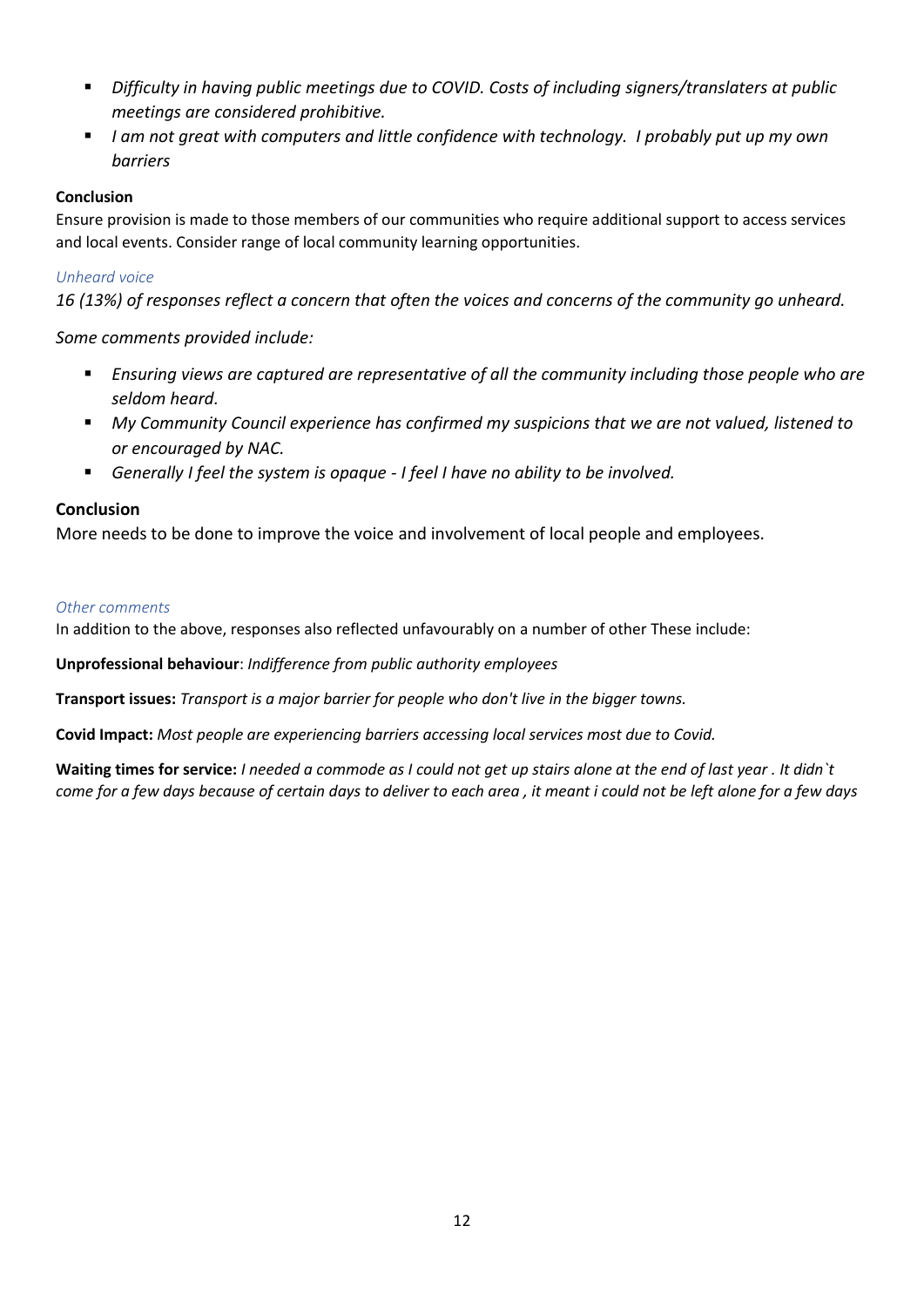# <span id="page-12-0"></span>Section 4: In Ayrshire people have opportunities to fulfil their potential

# throughout life

This section asked people to reflect on the above outcome. Two questions were asked to gather both positive and negative experiences.

#### **Q6. Please share any positive experiences or achievements you have made in pursuing your goals/ambitions.**

the 128 responses received, 88 provided a response to this question.

A 'No response' was provided by 44 respondents.

Some responses were mapped against more than one theme. In total, 112 mappings were generated (152 including no responses).

The output of the themed analysis can be seen in the chart opposite.



#### <span id="page-12-1"></span>Q6. Response by theme

The key themes, as identified in the chart above are summarised below. Please note, that only themes that account for more than 10% of responses are included.

#### *Supportive workplace*

26 (20%) of responses to this question reflected on the support and opportunity they have received from their workplace. Comments include opportunities for on the job training, supportive and friendly colleagues, and demonstrating pride in the work they do.

Some examples of responses received are:

- *I am doing my social work training and my employer allows me to take unpaid leave to allow me to achieve my career goal.*
- *I feel very lucky to work for EAC and I am proud of the work they do around engaging communities and furthering inclusion*
- *I have had positive opportunities to fulfil my potential both as a former employee with an Ayrshire local authority and as a member of my community*
- *Within my Service in the Council we are encouraged to undertake additional courses and achieve.*

## *Conclusion*

*A supportive workplace that looks after and offers opportunities to its employees is of great value to both the individual and the employer.*

## *Community Support*

19 (15%) of respondents indicated that the support they received in their local community was of great value in terms of them pursuing their personal goals. In many cases, people reflect on the value of social interaction, some reflect on the various activity groups and support programmes available to them.

Some examples of responses received are: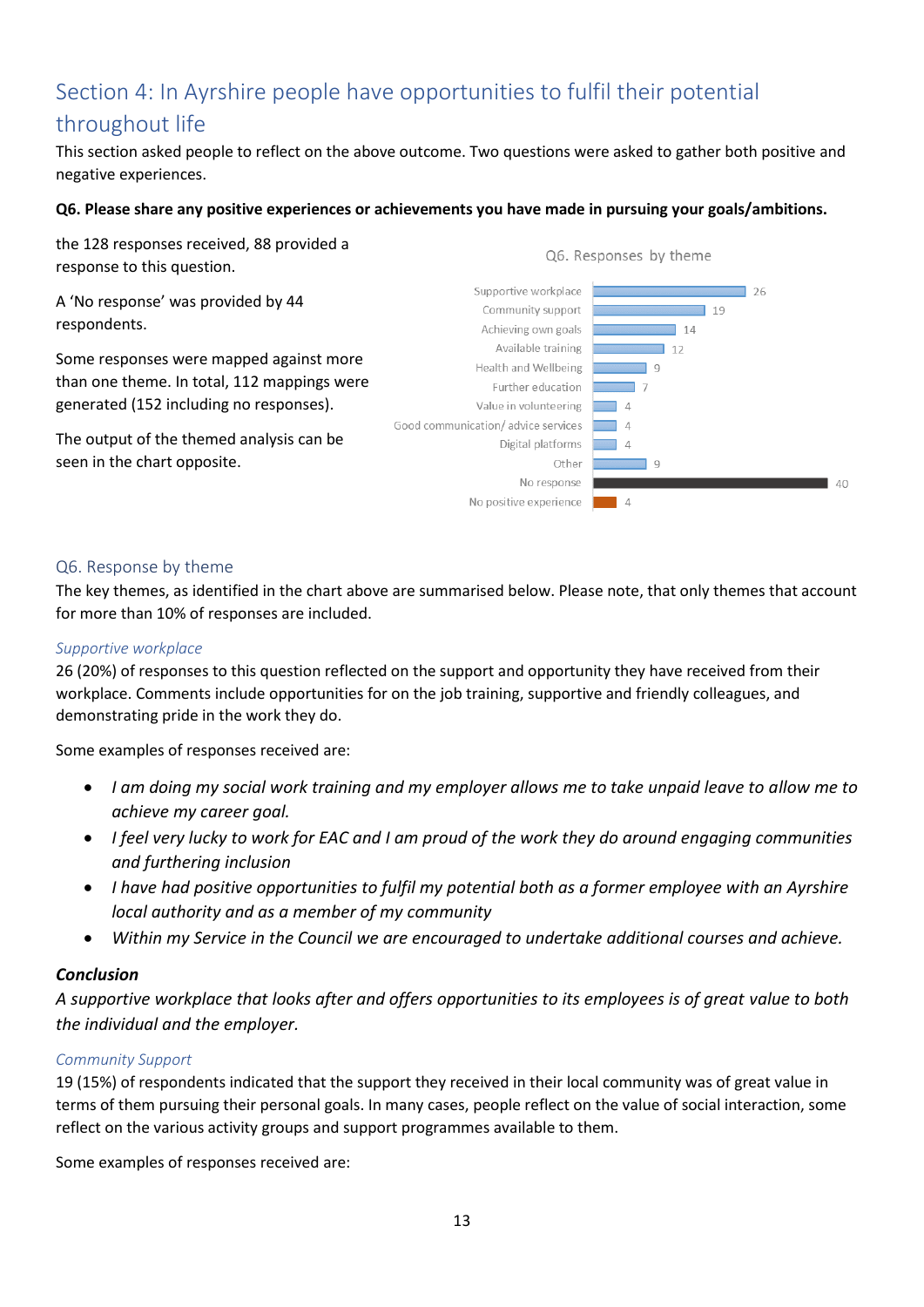- *In normal times I have good access to societies and other groups which keep my brain active and let me feel connected to our community. It has been a great loss that these groups have not been able to meet during the pandemic. I look forward to resuming these activities as soon as possible.*
- *There are opportunities across sectors and the Community Link workers have really helped.*
- *I don't feel this applies to my personal life however there are more projects in place to enable people to achieve their aspirations. This may be by finding work, volunteering, or making life style choices. We have used a life-coaching approach which has been really successful and is totally person centred.*
- *I was engaged with The Ayrshire Community Trust who helped me during a period of unemployment. They were excellent.*

## **Conclusion**

Support and opportunities available through community groups and third/independent sector organisations can provide a valued focus for local people to participate on local learning and volunteering activities.

## *Achieving own goals*

14 (11%) of responses indicated that many local people had already achieved many of their personal goals. Many indicated a level of life satisfaction, working in their chosen field and being able to buy their own home.

Some examples of responses received are:

- *I feel myself and my husband have achieved big goals like buying our own house and upgrading it. I don't feel their are any barriers.*
- *I have had success as a trade union representative and have assisted my husband in becoming self employed, I help him daily in his business*
- *My dream job.*
- *I work in music, in recent years I have achieved several accolades, some supported by different music organisations such as MOBO.*

#### **Conclusion**

People have different aspirations and life goals. Many people have been able to succeed facing few barriers. Also, job and life satisfaction appear more important than financial gain.

#### *No positive experience*

4 (3%) of respondents indicated that they had not had any positive experiences when pursuing their goals or ambitions.

## *Other comments*

In addition to the above, responses also reflected favourably on a number of other areas which people have indicated have supported them. These include:

**Available training**: *Being able to access online learning.*

**Health and Wellbeing:** *Joining a gym*

**Further Education:** *I went to college age 40*

**Value in volunteering:** *I have started volunteering again! Yea! After bringing up my children and being too pushed for time to commit properly I have managed to start doing some hours every Saturday in my local community*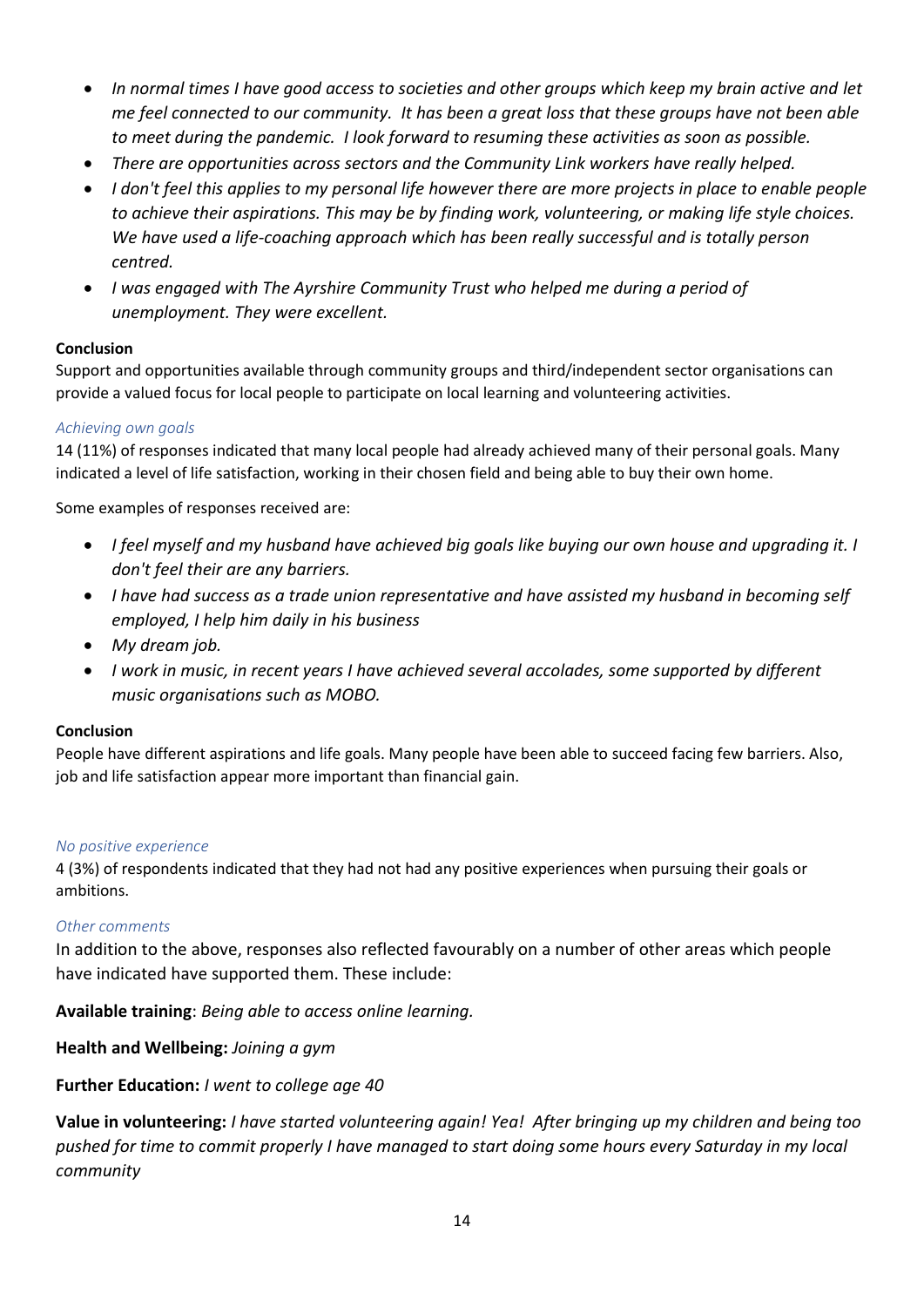## **Q7. What concerns do you have, or barriers have you faced that prevent you from working towards your goals/ambitions**

Of the128 responses received, 79 provided a response to this question.

A 'No response' was provided by 49 respondents.

Some responses were mapped against more than one theme. In total, 92 mappings were generated (141including no responses).

The output of the themed analysis can be seen in the chart opposite.

#### Limited resource/ support  $\sqrt{21}$ Poor communication/ advice services  $\sqrt{20}$ Other $\Box$  $\overline{\phantom{0}}$  10 Poor career pathways 70 Health and wellbeing 38 Covid impact 6 Limited local employment opportunities 6 Availability of local training/education  $\Box$  3 Experienced discrimination 3 Workload 3 No response and the contract of the contract of the contract of the contract of the contract of the contract of the contract of the contract of the contract of the contract of the contract of the contract of the contract o No negative experience  $\begin{array}{|c|c|} \hline \ \hline \ \hline \end{array}$  2

#### <span id="page-14-0"></span>Q7. Response by theme

The key themes, as identified in the chart above are summarised below.

#### *Limited resource / support*

21 (16%) respondents indicated a lack of resources or support as a barrier to them progressing in their goals. Comments referenced a lack of available support services, financial concerns, limited local venues or poor funding opportunities.

Some comments received include:

- *mainly training venue's closed at present and not all clients are comfortable doing training courses on line*
- *More recently I feel my employer is less inclined to to support me professionally.*
- *In Ayrshire, there seems to be no support or opportunity for arts.*
- *I would like to study at university however I would be unable to afford to give up my job and I am not sure of what funding would be available to help with this.*
- *No meaningful programme of evening or weekend education*
- *Funding to find the right provider that shall support me to be more able and require less services in the future*

#### **Conclusion**

People recognise the many barriers they face in achieving their personal goals to be one of access to resources and funding.

## *Poor communication/ advice services*

20 (16%) indicated that a frustration with the communication of information or general advice services. In relation to employment opportunities, people reflect that promotional information is either too late or unclear. There was also comments that indicated people did always know where to go for help or advice. Further, people suggested a frustration when trying to communicate with support services (GP/ Council / Local services)

Some comments received include:

- *Not knowing where to look or who to go to for help*
- *No knowing what opportunities are out there. Information is patchy and some of it is so hard to find. Wish it was consistent and covered everyone.*
- *trying to get through on phone ie doctors/council dept and then having to listen to Long Information Broadcast before getting to push button section required to deal with enquiry*

Q7. Responses by theme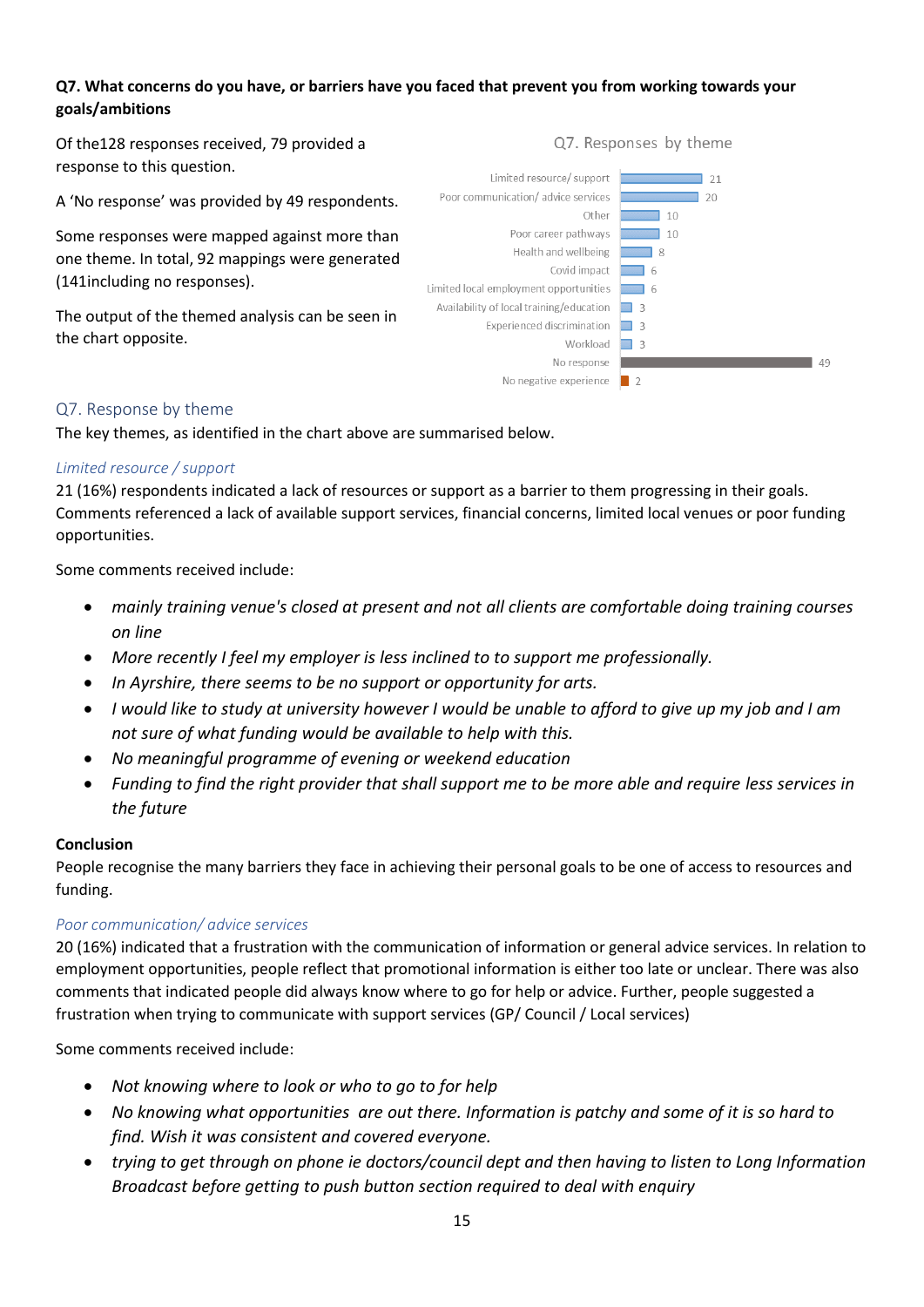• *Rely on others to say when jobs are advertised, whether they are internal (mostly) or not, progression within my career can be limited in EA due to management structures, jobs seem to be withheld until the last minute.*

## **Conclusion**

Services must endeavour to communicate clearly and effectively. Advice pathways should be widely shared and accessible by all.

# *Poor career pathways*

10 (8%) indicated a frustration of accessing employment opportunities and/or progressing in their careers. Comments here also reflected on lack of available job opportunities, highlighting that people often have to leave the area for work.

Some comments received include:

- *Unfortunately since leaving HM Forces, it has become clear that the same encouragement and support I enjoyed during my military career is not not available in civilian life. There is very little to no career development, and most positions are considered jobs for life, especially within the Council.*
- *Access to suitable employment opportunities are difficult in Ayrshire.*
- *Lack of permanent teaching vacancies in EAC. HR also provide conflicting information regarding contracts. The few vacancies advertised are always much later than neighbouring authorities. Many local people want to work for the council and give back to education and the community.*
- *I moved from Ayrshire to get my further Education and have spent the majority of my working life having to commute to Glasgow due to limited work and career opportunities in Ayrshire. I don't believe Ayrshire does enough to attract bigger companies to invest in the area and create job opportunities.*

## **Conclusion**

Local employment opportunities must improve. Also, public bodies should consider identifying and supporting clear 'career pathways' for employees that clearly demonstrate how an individual can progress in their career.

## *Other comments*

In addition to the above, responses also reflected unfavourably on a number of other areas. These include:

**Health and wellbeing:** *lack of understanding of my mental health and learning needs*

**Covid Impact:** The impact of Covid and the ability to speak to clinicians face to face about my health.

**Limited local employment opportunities:** *Rural area, not enough good jobs. To achieve goals most people need to travel to the cities which is prevents people achieving their goals, especially if they have other commitments, like family, childcare, everything is much harder to achieve, most need a car as public transport is extremely poor.*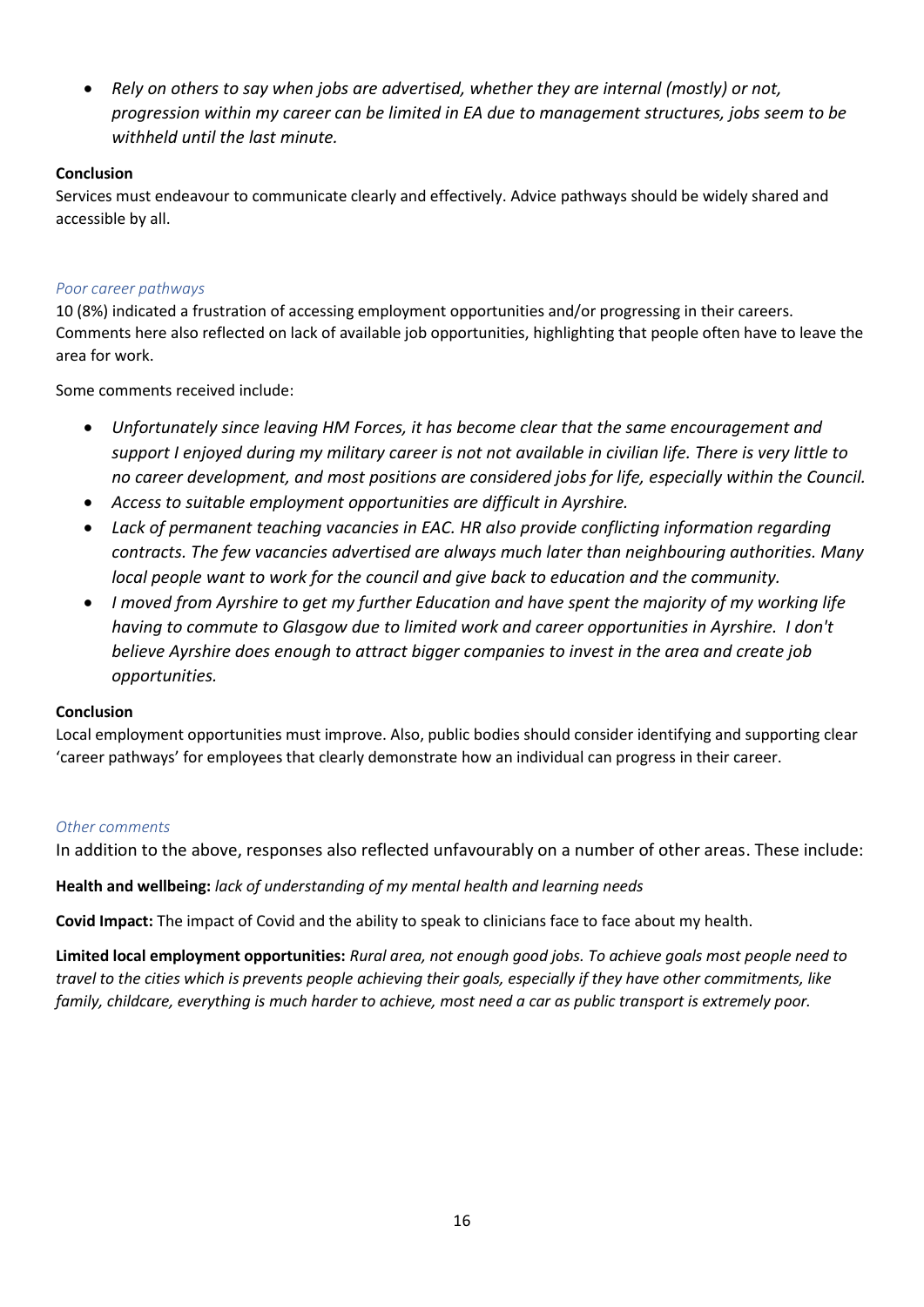# <span id="page-16-0"></span>Section 5: In Ayrshire public bodies will be inclusive and diverse employers

This section asked people to reflect on the above outcome. Two questions were asked to gather both positive and negative experiences.

#### **Q8. Please share any positive experiences you may have had in working with a public organisation in Ayrshire.**

Of the 128 responses received, 81 provided a response to this question.

A 'No response' was provided by 47 respondents.

Some responses were mapped against more than one theme. In total, 116 mappings were generated (163 including no responses).

The output of the themed analysis can be seen in the chart opposite.

Q8. Responses by theme



## <span id="page-16-1"></span>Q8. Response by theme

The key themes, as identified in the chart above are summarised below. Please note, that only themes with more than 10 responses are included.

#### *Supportive workplaces*

40 (31%) of responses indicated that public organisations in Ayrshire are supportive places to work. Responses include refence to training opportunities, good colleagues and caring management.

Some comments received include:

- *All my experiences working with public organisations have been good as everyone I have come across are working towards the same goals.*
- *I have always found my employer to be supportive and my hard work has been rewarded by gaining job promotions over the years.*
- *My current public sector employer has been supportive in the past year but I worked for a previous local authority and I lost my job because I was unable to cope and they were equipped/prepared to offer appropriate support.*
- *Any courses I require that are work related, I can apply for.*

## **Conclusion**

People appreciate and recognise employers who create supportive environments.

#### *Valued people*

16 (13%) of responses indicted feeling valued as employees of local public bodies. This is reflected in comments suggesting people feel included and part of the team as well as the clear message that their wellbeing is a priority for management.

Some comments received include:

- *Although the job I applied for was taken, they saw potential in me and put me forward for another role which I secured.*
- *I feel EAC is very inclusive. I have worked with a young lady with learning disabilities for years and I have seen her confidence grow and she has picked up great new skills.*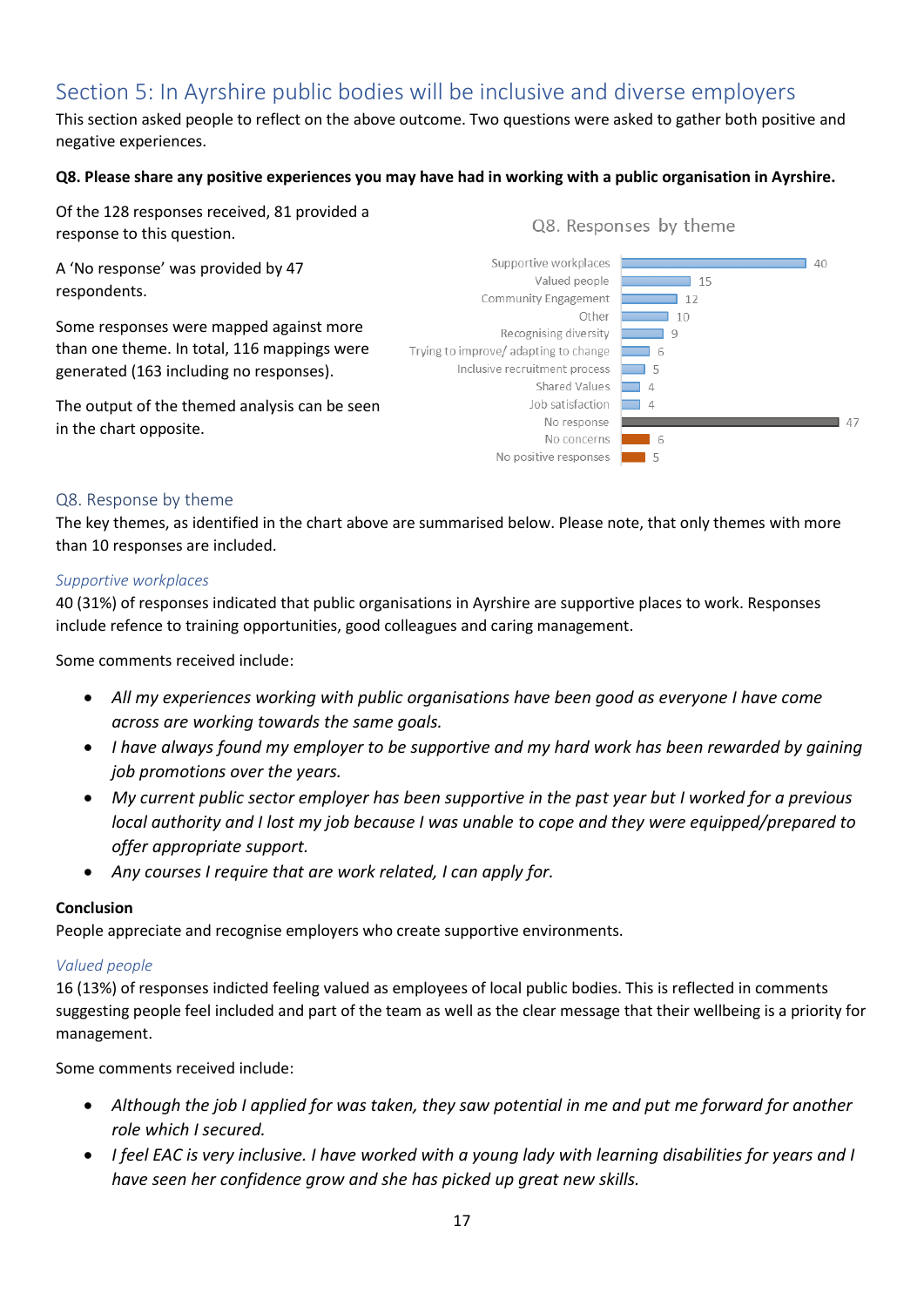- *Good work ethic; Feel valued as an employee*
- *I feel the local authority is an inclusive place to work.*

# **Conclusion**

Local public bodies contribute to people feeling valued in their working life.

## *Community Engagement*

12 (9%) of responses reflected positively on the engagement activity public bodies have with local communities. People recognise the positive impact community-based initiatives have on local communities.

Some comments received include:

- *Good support from vibrant communities, schools and opportunities for all.*
- *i work for east ayrshire council and they are doing a great job supporting communities and clients*
- *Community always grateful for any help on offer and thankful*
- *I work for North Ayrshire Council and I am proud of our inclusive approach to not only recruitment but to the involvement of the local communities at all levels.*
- *I was well impressed by the Council's carers who supported my mother in her later years. All of them formed a good relationship with her and showed genuine interest in what she had to say, as well as caring for her personal needs.*

# **Conclusion**

People recognise the positive impact public bodies have on the people and communities of Ayrshire.

## *No positive responses*

6 (5%) of comments received indicated people had no positive responses to make. Comments here range from people being overlooked for their hard work, feeling unsupported in the workplace and dissatisfaction with the pay structure.

## *Other comments*

*In addition to the above, responses also reflected favourably on a number of other areas which people have highlighted. These include:*

**Recognising diversity:** *Good to see positive statements about different groups and celebrating key dates.*

**Trying to improve/adapting to change:** *Working in the same position for number of years, the council have had positive change in last few years and are constantly trying to change, modernise and better itself for the future.* 

**Inclusive recruitment process:** *Local Authority has introduced a very inclusive recruitment process. Interviews having support from a BSL interpreter, phone/zoom meetings, access to various free training - online, virtual or face to face (prior covid)*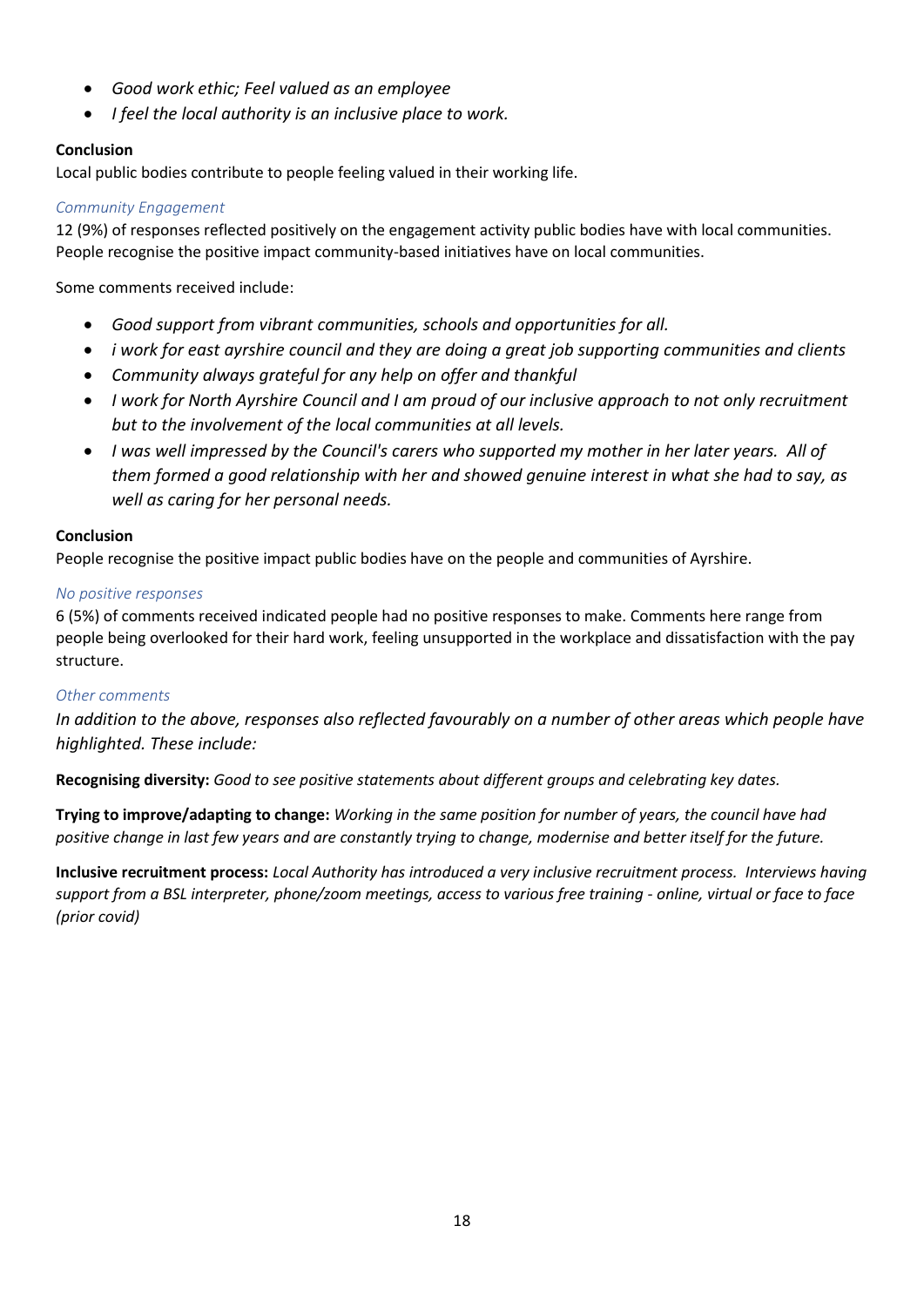## **Q9. What concerns did you have, or barriers have you faced when applying for or working for a public organisation in Ayrshire.**

Of the 128 responses received, 88 provided a response to this question.

A 'No response' was provided by 40 respondents.

Some responses were mapped against more than one theme. In total, 111 mappings were generated (151including no responses).

The output of the themed analysis can be seen in the chart opposite.

#### Application process  $\overline{1}$  24 Unprofessional practice  $-15$ Other  $14$ Poor support/ recognition of those...  $\overline{1}$  11 Experience of discrimination  $\overline{\phantom{a}}$  6 Poor communication/ Information... Undervalued employees No response  $\frac{1}{40}$  $32$ No negative experience

Q9. Responses by theme

#### <span id="page-18-0"></span>Q9. Response by theme

The key themes, as identified in the chart above are summarised below. Please note, that only themes that account for 10 or more responses are included.

#### *No Negative experience*

32 (25%) of responses indicated that they could not identify any negative experiences of working with Public Bodies in Ayrshire.

#### *Application process*

24 (19%) of responses indicated a frustration with the application process to public bodies. Comments referenced complex application forms, poor websites. There is also concern that in some cases, the application process is a tick box exercise as employers have already identified preferred candidates.

Some comments received include:

- *Application process can be difficult if you don't know that it is better to complete responses to questions on a Word document first and to cut & paste to the application. If not very difficult for some people to navigate*
- *applying for a job that knew was not going to get as we were told who was getting the job prior to interview, this concerned me and have never applied for anymore this is mainly due to being happy at what do and do not actually look for other jobs*
- *Having applied for numerous positions with public organisations it is clear that previous experiences, skills and knowledge have little effect on your application. Most positions are already filled and the Council is simply going through the motions with their recruitment policy.*
- *The application process can be challenging for some and often closed off to externals.*

## **Conclusion**

Online application processes are often not user friendly. Consideration should also be given to the transparency around job interviews. Should candidates know if they are interviewing against an internal candidate?

## *Unprofessional practice*

15 (12%) of responses indicated having experience some form of unprofessional behaviour when engaging with a public sector employer. Some feedback from employees suggest poor management and workplace etiquette. Comments include rigid and strict policies, unqualified staff, increasing workloads, management mis-interpreting policy, and inflexible working arrangements.

Some comments received include: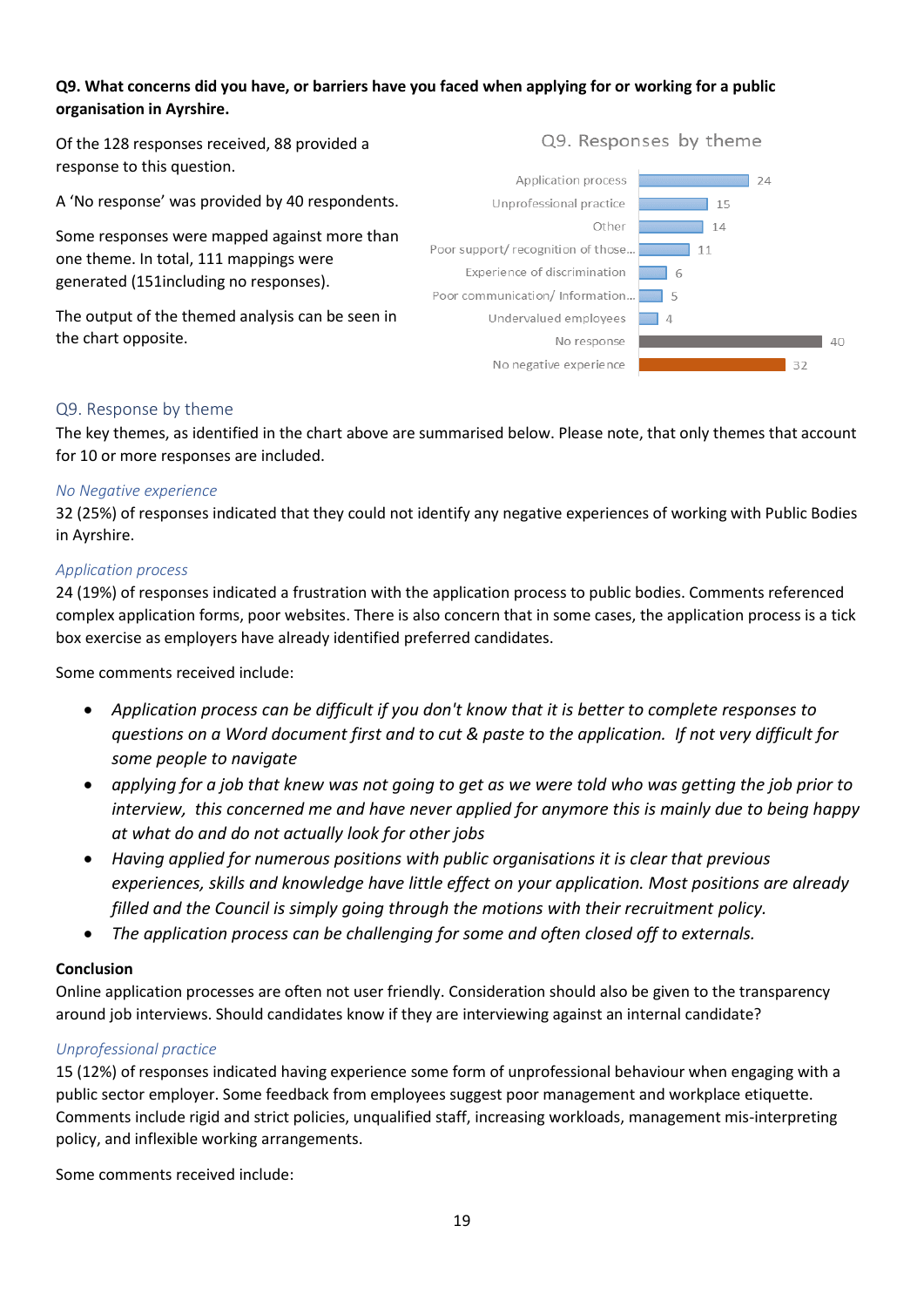- *Recently (last 5 or so years) I have felt as though my employer is more interested in squeezing everything out of me, by over committing workloads, setting unrealistic deadlines (eg. frequently told via email "need this tomorrow") and failing to recognise work completed. I often feel trampled on!*
- *Barrier - promotion opportunities not open to all. Seems like only people in the cliques get promoted. The jobs or promotions process doesn't seem fair or equal.*
- *Some managers attempt to enforce their version of policy which differs from the official version at times, largely because they do not seem to comprehend it*
- *Useless middle management who actually think they are competent*
- *The council. It's almost as simple as that. I believe most people have a role and think doing the bare minimum keeps it. They don't go over and above. They don't need innovate and they don't take risks.*

# **Conclusion**

Many responses indicate people are sceptical of the fairness in public bodies, particularly in relation to job application and promotion opportunities. In addition, there is concern that public bodies have many unqualified staff members.

# *Poor support/ recognition of those with protected characteristics*

11 (9%) suggest that employers are poor it identifying and supporting people with protected characteristics. Many comments have indicated that a unique characteristic people have has acted as a barrier to them in the workplace.

Some comments received include:

- *Whilst I am grateful to have secure employment, especially in the current climate, the experience of being the lonely black figure has significantly impacted on my mental health over the years.*
- *My disability is invisible so I am often overlooked or dismissed.*
- *As i said before .Im dyslexia . The main barriers i have are my own doing*
- *Being male and not working in certain offices*
- *There is age bias which limits promotion.*

# **Conclusion**

Employers must do more to recognise and support those with protected characteristics. Service must not assume that all is well at all times.

# *Other comments*

*In addition to the above, responses also reflected unfavourably on a number of other areas which people have indicated have caused them concern. These include:*

- **Experience of discrimination:** *Perception that there may be an anti-catholic culture at times, in relation to attitudes of some personnel I have met.*
- **Poor communication / information sharing:** *HR cannot provide accurate information. Lack of vacancies which are advertised in June (very late for teaching). Continued culture of 'who you know'*
- **Undervalued employees:** *jobs in NAC are low paid for what they expect you to do. Managers sit on their massive salaries and delegate all their work to the low paid people. It's shocking.*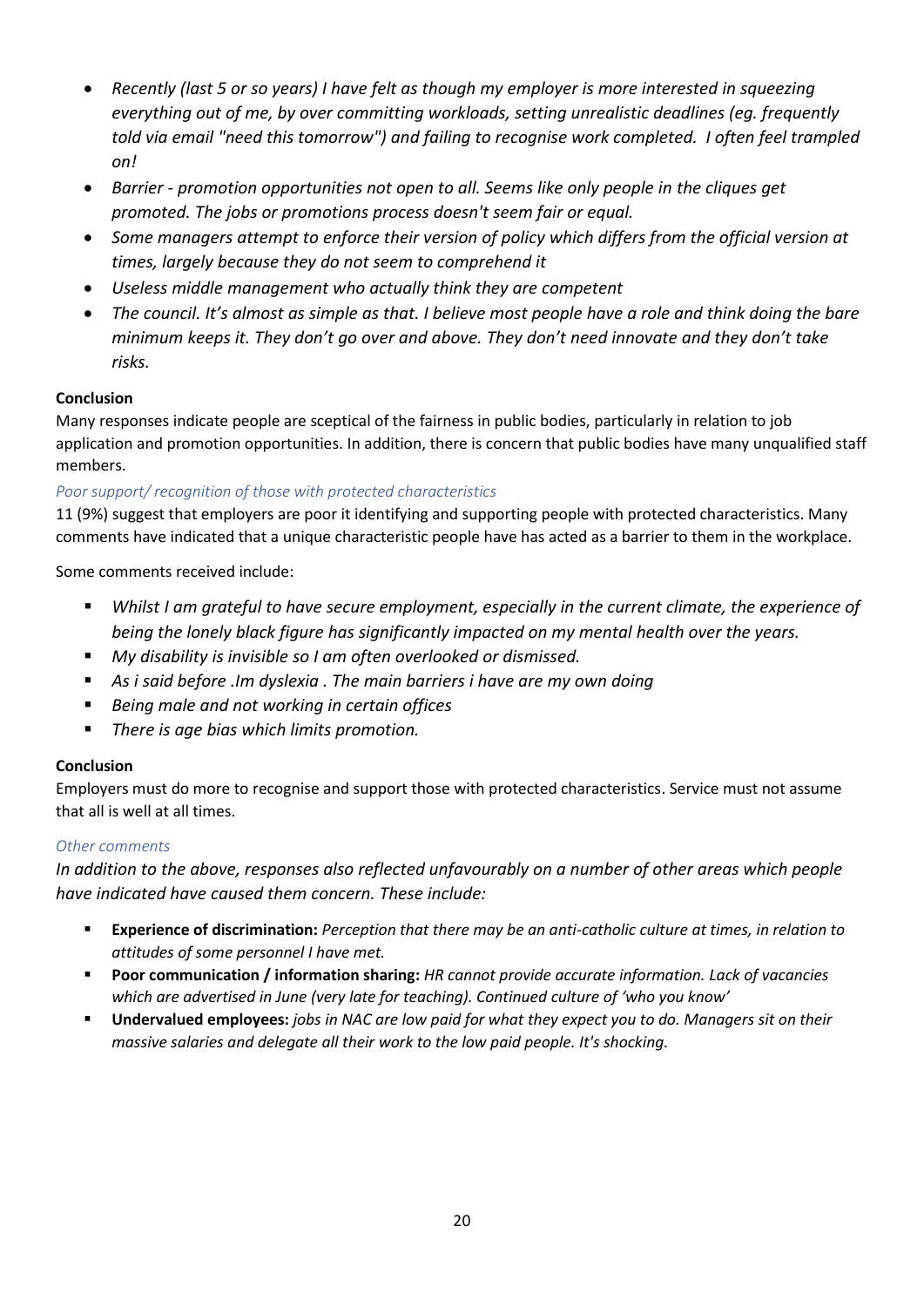# <span id="page-20-0"></span>Impact by protected characteristic

This section will offer a summary of comments made by people who identified with a recognised protected characteristic. As detailed in the demographic summary, the majority of responses are mostly from groups that are generally 'over-represented' (e.g. White, Heterosexual, Adult age).

Further, as the largest proportion of responses were from local females, no specific section will be provided below for the protected characteristic of Sex.

#### <span id="page-20-1"></span>Age

#### **Young People**

10 responses came from young people aged 12 to 16.

9 of those responding agreed the outcomes were still relevant to take forward.

#### Outcome 1: In Ayrshire people experience safe and inclusive communities

When asked to share positive experiences of the outcome 7 did not provide a response. 1 individual commented that Police, pleasant people and clean streets had a positive impact. 1 other referenced a liking for local shops.

When asked for concerns, 4 people did not respond. To others had felt threatened or intimidated in their local community, an other was aware of local violent crime and another indicated feeling unsafe due to attacking seagulls.

#### Outcome 2: In Ayrshire people have equal opportunity to access and shape our public services

4 responses were received against the positive aspect of this outcome. Comments reflected local professional services and inspiring/supportive individuals.

In terms of negative experiences or concerns, 1 comment identified a concern that their physical and mental health could be a barrier to participation.

## Outcome 3: In Ayrshire people have opportunities to fulfil their potential through life

2 individuals provided a positive response, reflecting on support received in school and having confidence after passing a test.

A further 2 individuals reflect concerns around Covid pandemic and appropriate support not being in place in schools.

Outcome 4: In Ayrshire public bodies will be inclusive and diverse employers

Overall, there was no response to this question from this age group.

## **Older People (65+)**

6 responses came from people in this age group.

2 of those responding agreed with the outcomes to take forward. 1 did not respond. The remaining 3 were categorised as unsure as the responses did not give a clear indication of answer.

#### Outcome 1: In Ayrshire people experience safe and inclusive communities

5 respondents in this age group provided a response to the positive aspect of this outcome. It was highlighted that local policing, volunteering schemes and friendly neighbourhoods were cited as things that made them feel safe and included.

In terms of negatives, 4 people privded a response. Concerns were expressed, such as areas considered 'affluent' are often over looked for additional support, concern over lack of services due to Covid outbreak, concern over information being shared effectively among the deaf community and concern over local drug use.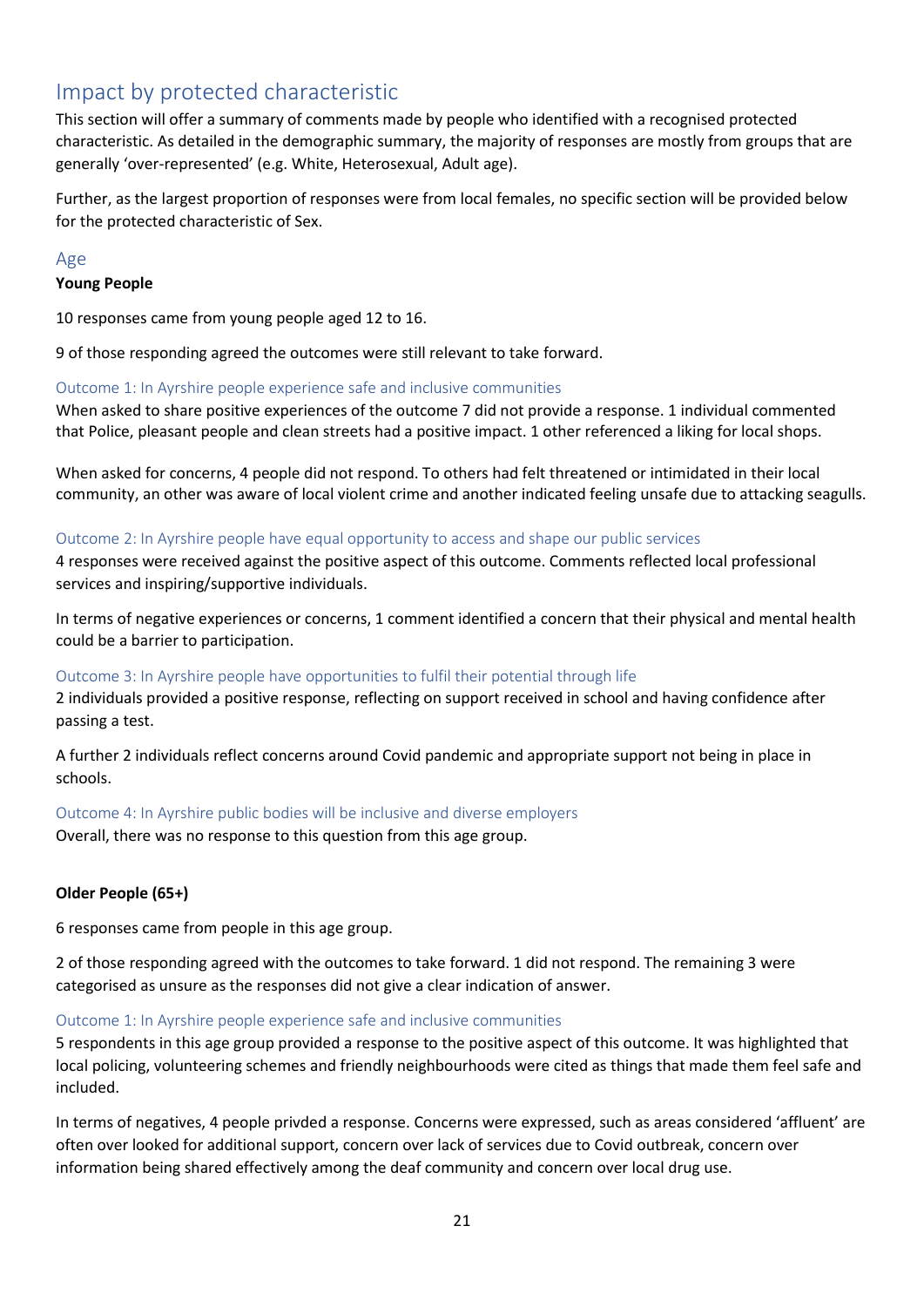#### Outcome 2: In Ayrshire people have equal opportunity to access and shape our public services

3 people provided a positive response under this outcome. Comments include being engaged by local services during the pandemic and highlighting the many opportunities for community engagement.

5 people responded to the negative aspect of the outcome. Some comments suggested communities are ignored by authorities, difficulty in contacting authorities, limited information on opportunities to engage and concern over translation and interpretation (BSL)

#### Outcome 3: In Ayrshire people have opportunities to fulfil their potential through life

3 people responded to the positive aspect of this outcome. Comments highlighted, accessing online learning, engaging in social groups within the community and supporting others with translation and communication.

Only 1 person responded to the negative side of the outcome, highlighting that age discrimination still exists, highlighting that older people are experienced and able to effectively contribute.

#### Outcome 4: In Ayrshire public bodies will be inclusive and diverse employers

2 people responded positively under this outcome. Comments included appreciation for local services they and their family have received

1 negative comment was received were an individual used to work with a local council but felt unsupported.

#### <span id="page-21-0"></span>Race

5 responses came from people who identified as either; Black/African/Caribbean/Black British, Asian/Asian British or Mixed or Multiple Ethnic group.

4 of the respondents agreed with the outcomes to take forward, with 1 suggesting it is 'meaningless waffle'.

#### Outcome 1: In Ayrshire people experience safe and inclusive communities

4 responded to the positive experiences, highlighting friendly communities and supportive colleagues. One comment suggested that while nothing negative has happened, they also have not felt particularly included.

In terms of unsafe or excluded experiences, 3 people confirmed to receiving verbal racial abuse. Another person highlighted people had shouted at them but did not state if this was racially motivated.

#### Outcome 2: In Ayrshire people have equal opportunity to access and shape our public services

2 people responded with a positive experience under this outcome, both suggesting positive support from public service staff.

2 responses came in relation to barriers. It was highlighted that people from BME communities will not purposely go out of there way to access opportunities were they will not feel welcome.

#### Outcome 3: In Ayrshire people have opportunities to fulfil their potential through life

2 people responded with positive experiences, one highlighted a successful career in music and other was supported by someone who encouraged them.

In terms of barriers or challenges, 3 responses were received, one highlighting they have limited there ambition due to feeling their 'face does no fit'. Another commented that there appears to a lot of good intention on paper, but little action. One commented that locally there is little opportunity or funding for the arts.

#### Outcome 4: In Ayrshire public bodies will be inclusive and diverse employers

2 people confirmed working for or with a public body. One comment highlighted the positive community support available for local initiatives, particularly at times of need. The other comment suggested it was positive the person was still employment.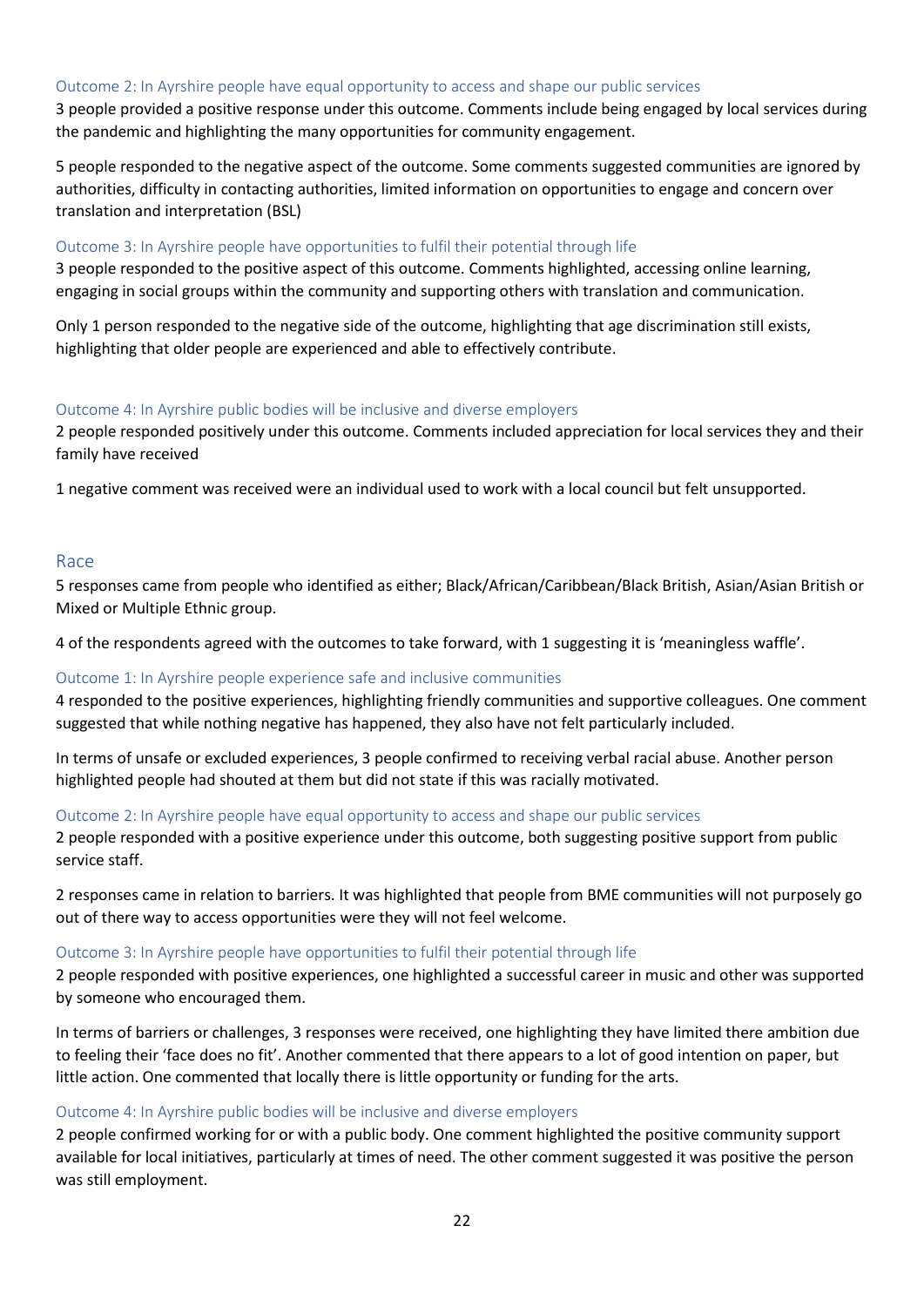2 comments were received in relation to barriers and challenges. One comment highlighted that it is difficult being the only black person in the workplace and has had a negative impact on them. The other expressed frustration over local council's slow reaction to support communities and the local arts scene.

# <span id="page-22-0"></span>Sexual Orientation

6 people who responded to the survey identified as Gay, Gay Woman/Lesbian, Bisexual or Other

All agreed the outcomes are still relevant

#### Outcome 1: In Ayrshire people experience safe and inclusive communities

In relation to positive experiences, 3 people provided responses. One reflected on a decrease in homophobic comments they experience in the workplace. Others commented on Pandemic measures in local places and reflected on friendly neighbours.

4 people responded highlighting concerns. One individual has been subject to abuse in the workplace, another has been subject to bullying at school with little support from authorities. Others reflected on abusive people and local crime.

#### Outcome 2: In Ayrshire people have equal opportunity to access and shape our public services

4 people responded to the positive aspect of this question. People reflected positively on support through the pandemic and on local support services (NHS and Transport).

In terms of challenges, 3 responses were received. Comments indicating that public bodies are slow to act when providing support, difficulty in accessing/contacting local services and personal conditions as barriers to participation.

#### Outcome 3: In Ayrshire people have opportunities to fulfil their potential through life

3 people responded positively under this outcome, highlighting access to digital learning, providing support to others during lockdown and workplace achievements.

5 people identified barriers they perceived. These include, not being aware of available training/learning, poor managers who do not value staff, lockdown and poor support in local schools.

## Outcome 4: In Ayrshire public bodies will be inclusive and diverse employers

2 people provided a positive response against this outcome. Comments included, workplaces supporting your health and wellbeing, support to local communities

1 person highlighted negative experiences they had, that related to a manager taking credit for work they had done, leaving them feeling undervalued.

## <span id="page-22-1"></span>Gender Reassignment

In response to the 'Please tell us your sex' question, no body identified as Tran-sexual, Trans-gender, Non-Binary or in any other way. 12 people responded to this question as 'Prefer not to say'.

In addition, we asked people to if they were the same sex as they were assigned at birth. To this 9 people responded with 'Prefer not to say'.

As such, we are unable to identify if any comments received were from the Trans community. On review of the comments on those who preferred not to say, there was no mention of any Trans issues.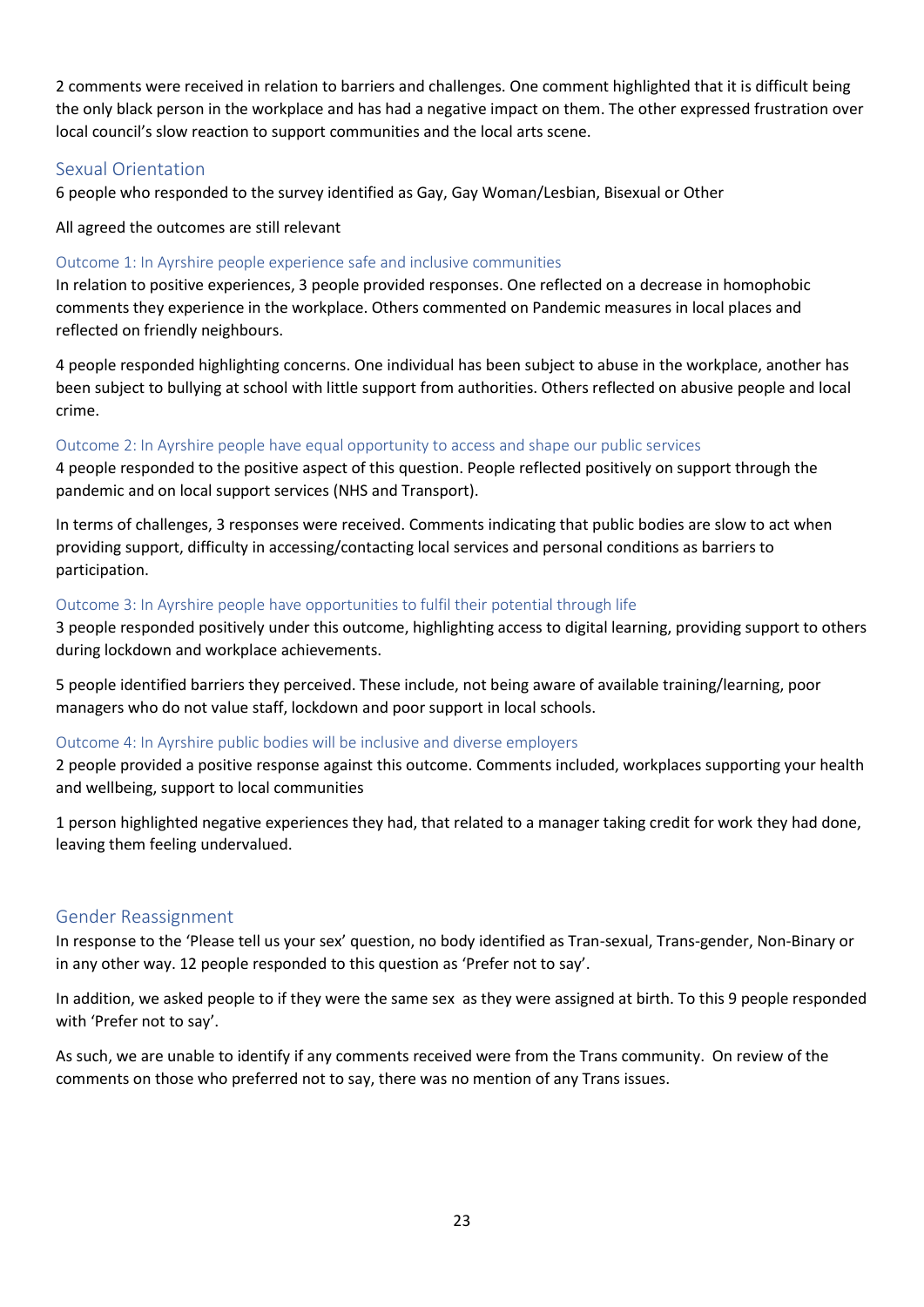# <span id="page-23-0"></span>Pregnancy & Maternity

Nobody who responded to the survey confirmed of they were pregnant or had recently given birth, or if they were currently on maternity or paternity leave. When asked these questions, 10 people responded with 'prefer not to say'.

No comments from these 10 responses indicated any issues in relation to Pregnancy and Maternity.

# <span id="page-23-1"></span>Religion or belief

8 people who responded to the survey identified their religion other than Christian or No belief. Respondents identified as Jewish, Buddhist, Spiritual, Pagan and Muslim.

All agreed the outcomes are still relevant

No comments from these 8 responses indicated any issues in relation to Religion or Belief.

# <span id="page-23-2"></span>**Disability**

24 people who responded identified as having some form of disability.

20 agreed that the outcomes as still relevant. 2 disagreed. 1 was unsure and a further comment referred to additional supports required.

#### Outcome 1: In Ayrshire people experience safe and inclusive communities

In terms of positive responses, people reflected on some of the good things in there communities, such as the value of Keep Safe spaces, friendly communities and access to local hobby or support groups. People also reflected on their local environment as a positive (small villages for example). Mention was also made to the local authority checking up on vulnerable people during lockdown and the ability to access local consultations.

In relation to negative responses, some individuals reported being intimidated by people in their own communities. It is also suggested that transport work (where roads may be closed) can adversely impact people with a disability as finding alternative transport can be challenging.

Responses also referred to no action following hate crime.

Reference was also made to Deaf people's understanding of the pandemic. Communication with the Deaf community could be better.

#### Outcome 2: In Ayrshire people have equal opportunity to access and shape our public services

In terms of positive responses, people reflected positively on the support they have received from local public services. This included, support with Anti-social behaviour, reporting local faults, excellent local health services, and public bodies willingness to engage with local people.

In terms of challenges, many people reflected on personal barriers to engagement, for example social anxieties, physical disabilities or poor digital access. Others reflected on being nervous using local transport due to infrastructure.

Physical mobility was raised as an issue as well as disability friendly buildings.

Also, respondents felt the public bodies could communicate better, especially during crisis periods.

## Outcome 3: In Ayrshire people have opportunities to fulfil their potential through life

In terms of positive responses, people shared a range of aspects that they considered positive. Some people reflected on support and advice they received to improve their health and wellbeing. Others mentioned access to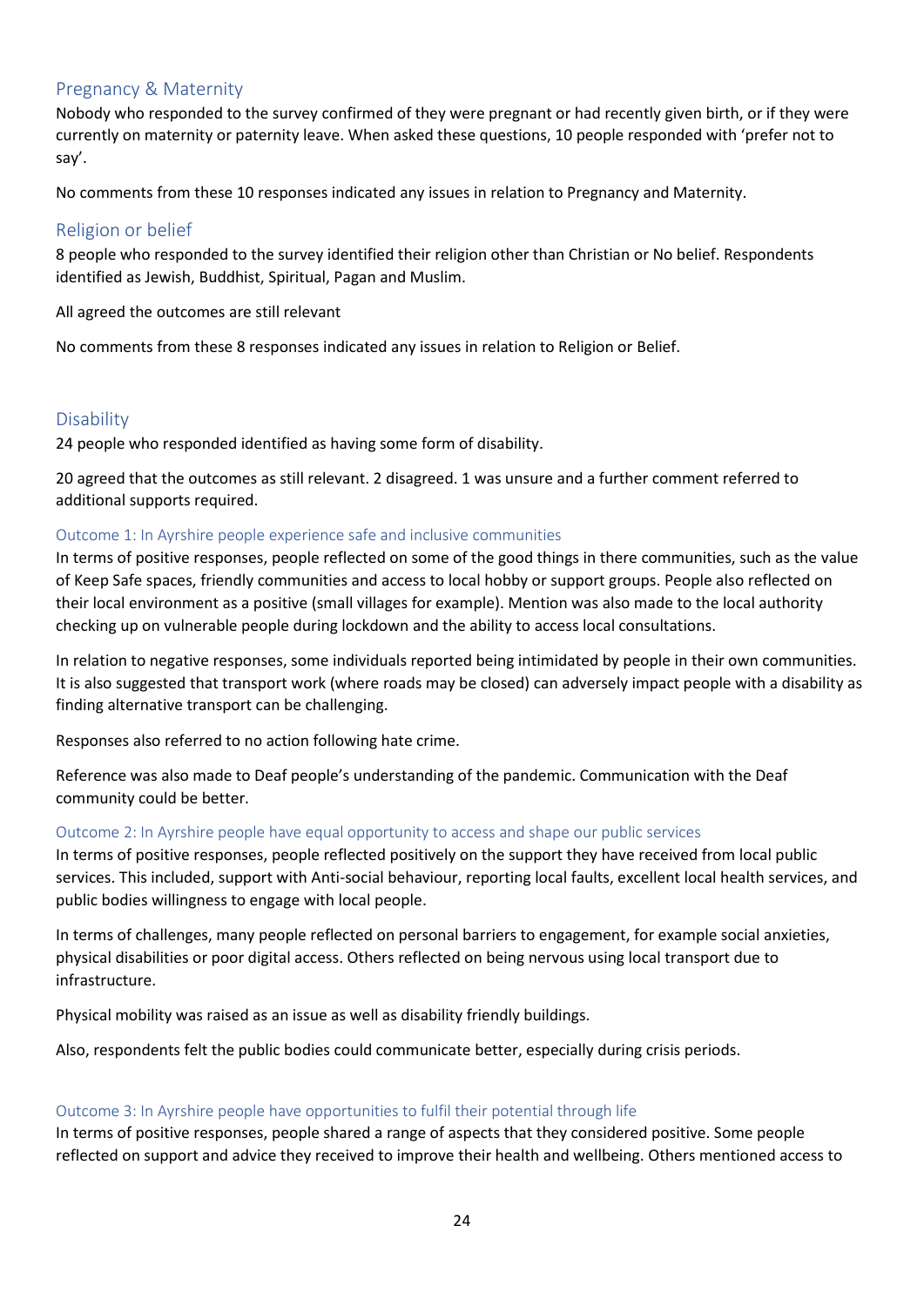local community groups and services as a positive experience. Others highlighted accessing further education and securing employment.

Likewise, people with a disability also recognised a number of challenges, including; not knowing where to turn to for advice, reduced support services particularly throughout the pandemic period, and digital barriers.

A number of people also referenced their personal conditions as barriers. Some responses indicated that people felt anxious about revealing their conditions, with others indicating that potential employers do not make the effort to understand and support people's unique needs. We need to listen more.

#### Outcome 4: In Ayrshire public bodies will be inclusive and diverse employers

In terms of positive responses, many people responded positively with their experiences of working with a local public sector organisation. Comments suggested people perceived public bodies to be positive places to work, with supportive colleagues and practices. Some comments reflected the feeling of being included and being part of an organisation that helped people locally. Others suggested that public bodies are diverse places to work (age and sex mix) and in some cases experience competent management.

In terms of barriers or challenges, again people see their own disabilities as a barrier. In some cases that is an anxiety over their condition, or concern that potential employers will not understand the condition and not provide adequate support.

Other concerns include application processes, with various concerns, including complex application systems and unfair recruitment process appear to benefit only select few candidates. Others expressed concern over more and more services moving on-line.